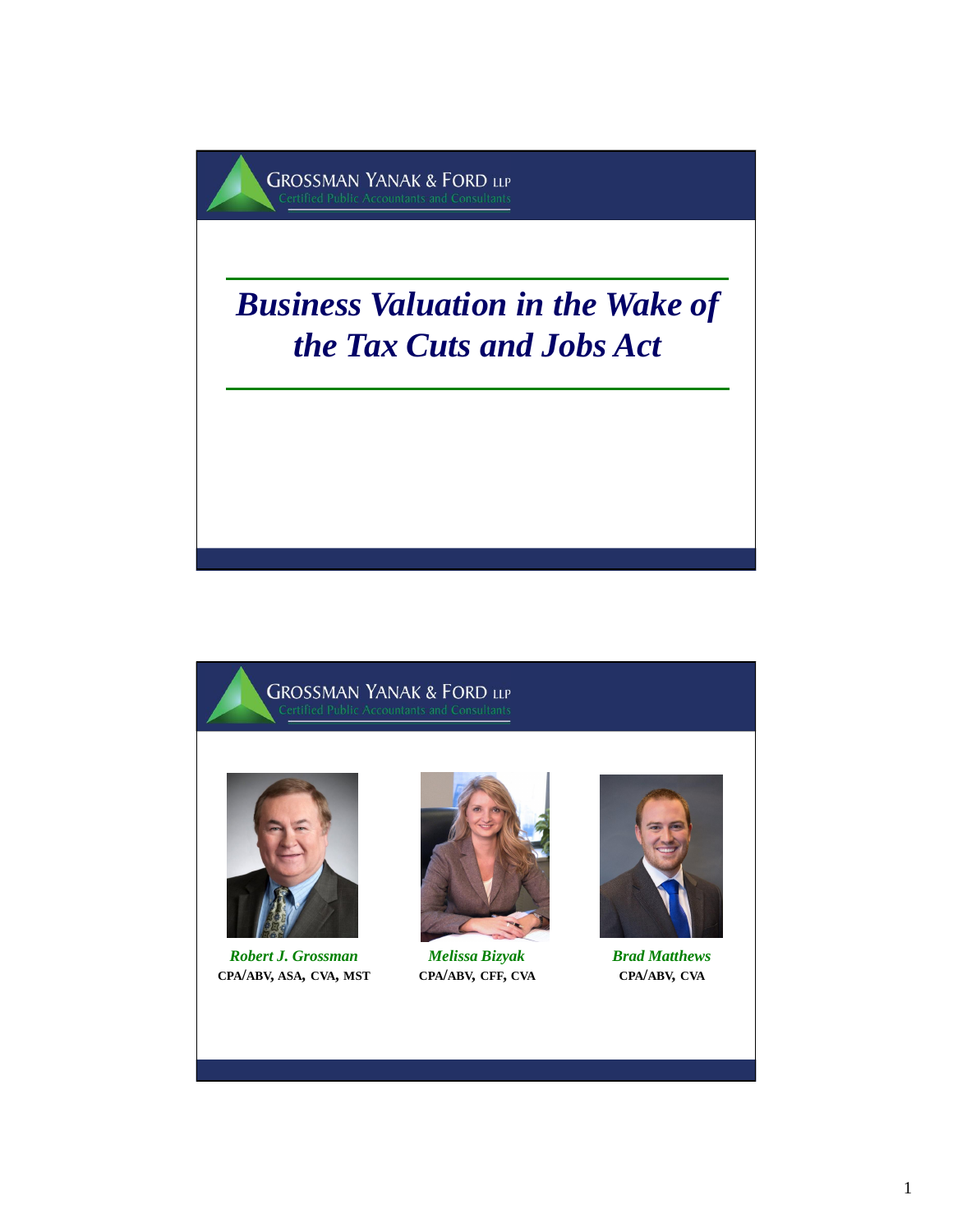

*Business Valuation in the Wake of the TCJA*

**INTRODUCTION**

- *Tax Cuts and Jobs Act passed on December 20, 2017, enacted on December 22, 2017*
	- This tax reform legislation was based on numerous attempts over more than 20 years to reform the U.S. Tax Code, over many Presidential administrations and Congressional sessions
		- The most recent attempts are based on the Tax Reform Act of 2014, introduced by Dave Camp, Chair / House Ways and Means Committee
		- The core elements and goals of the 2015 drafted legislation set forth in the *Unified Framework for Fixing Our Broken Tax Code* (Sept 27, 2017)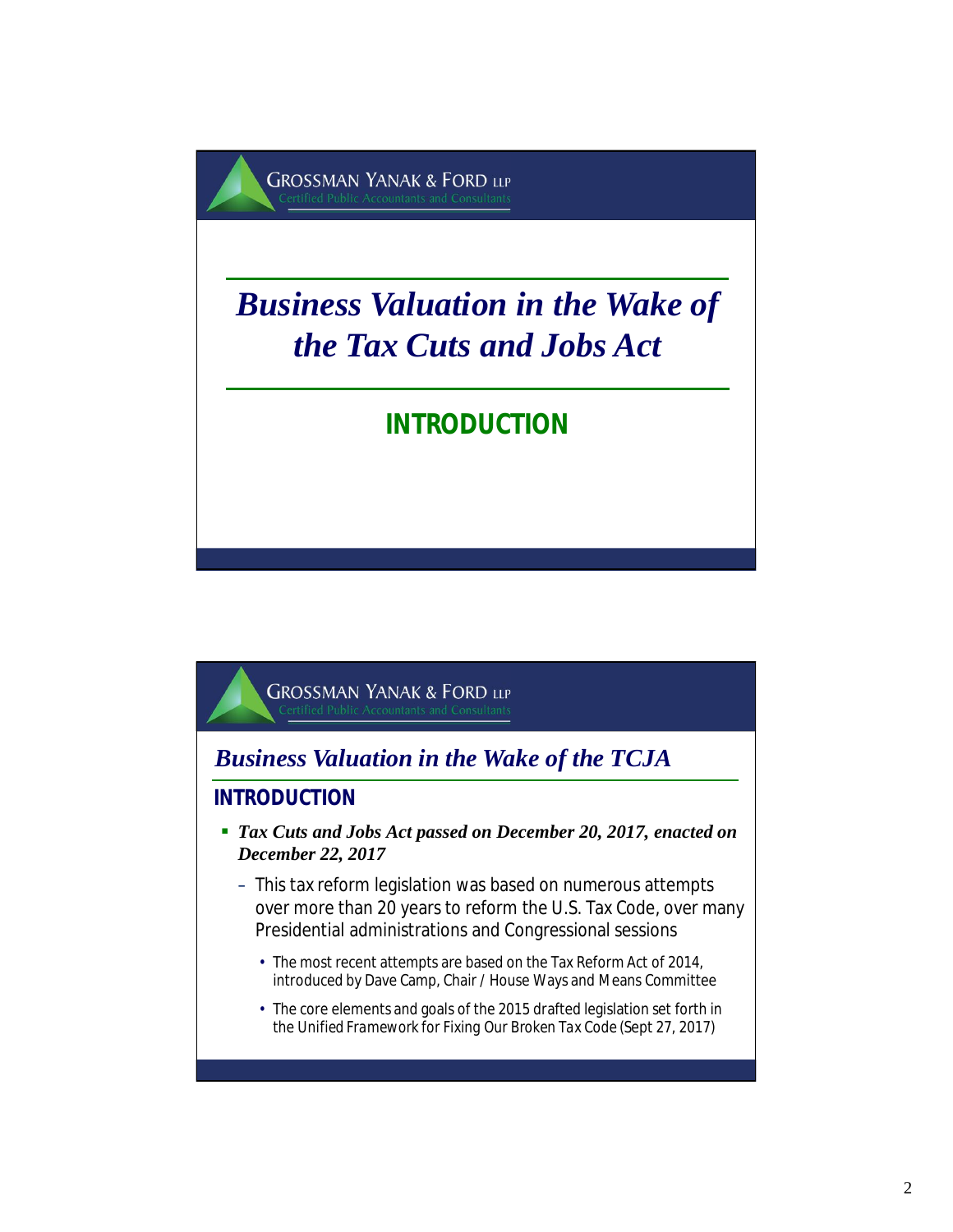

# *Business Valuation in the Wake of the Tax Cuts and Jobs Act*

### **RELEVANT TAX REFORM PROVISIONS FOR VALUATION CONSIDERATIONS**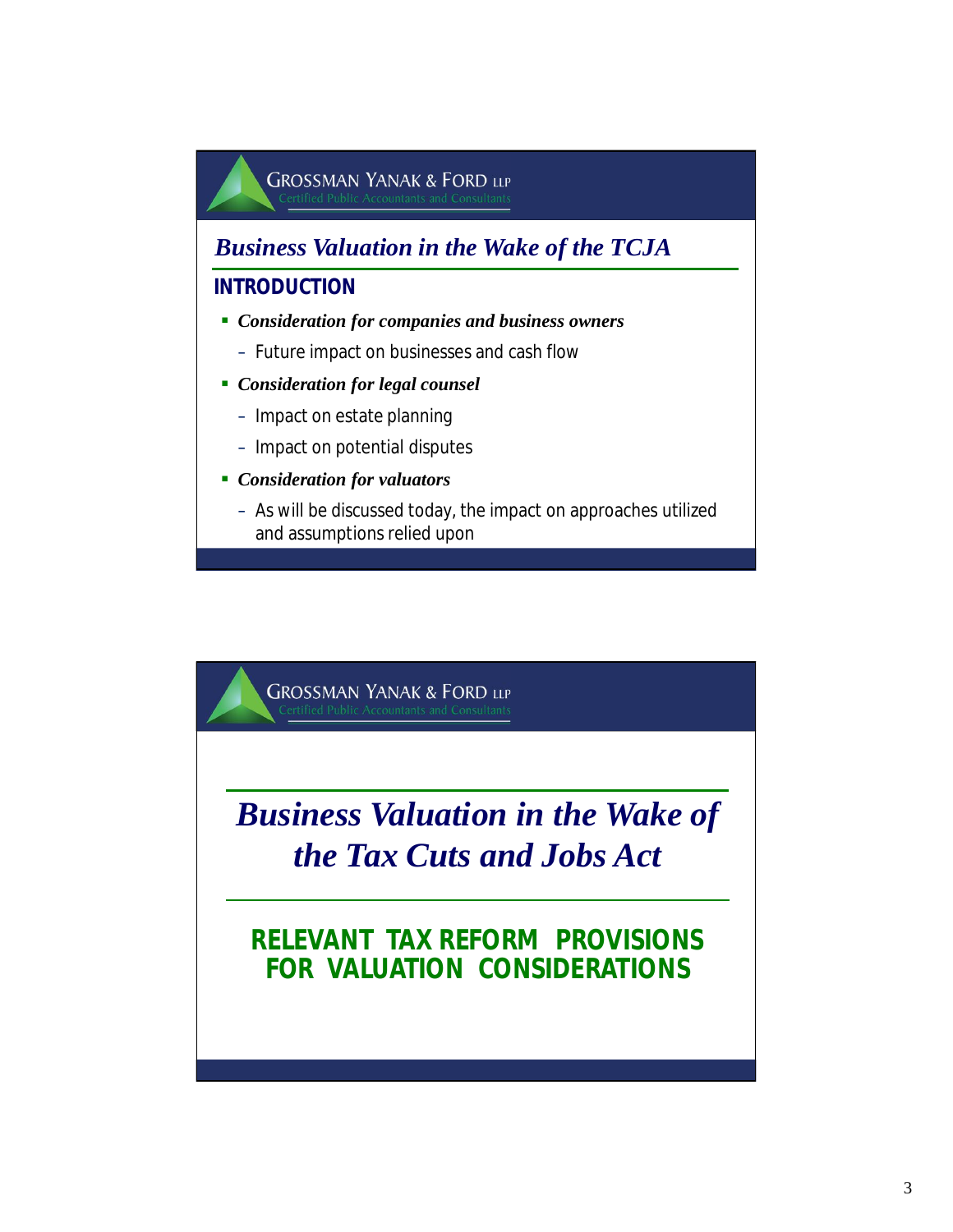### *Business Valuation in the Wake of the TCJA*

#### **RELEVANT TAX REFORM PROVISIONS FOR VALUATION**

#### *Provisions that will impact valuation:*

- Corporate and Individual Tax Rates
- Limitations on the Deductibility of Interest
- Capital Expenditure Cost Recovery
- Research and Experimental Expenditures
- Net Operating Losses
- Temporary Sunset Provisions



### *Business Valuation in the Wake of the TCJA*

#### **RELEVANT TAX REFORM PROVISIONS FOR VALUATION**

- *Reduced Individual Marginal Income Tax Rates*
	- An individual taxpayer who receives business income from a pass-through business entity is taxed on that income at the regular individual income tax rates
	- For the 2017 tax year, the highest marginal income tax rate for individuals is 39.6%
	- For tax years beginning after December 31, 2017 through December 31, 2025, the maximum marginal tax rate is 37%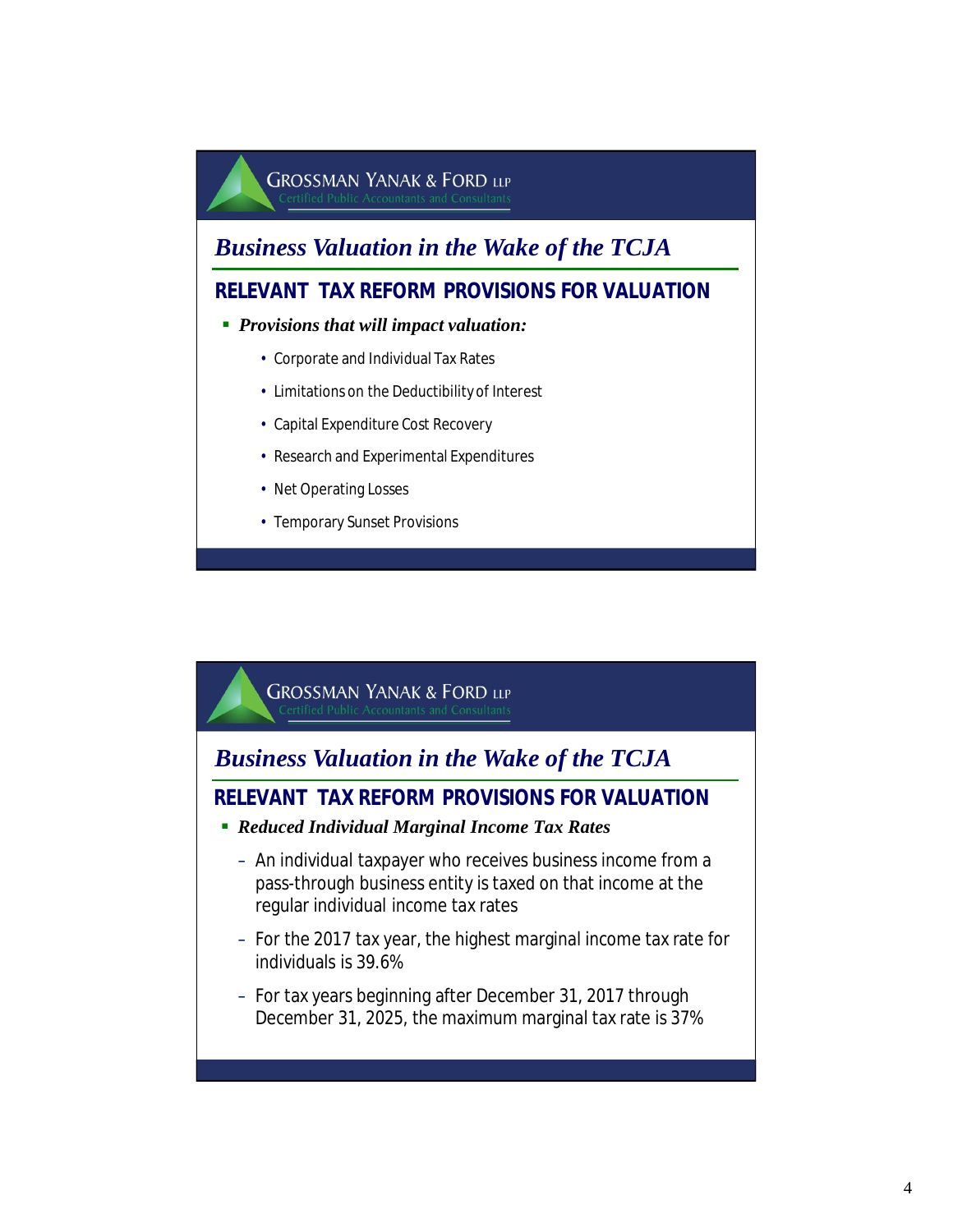

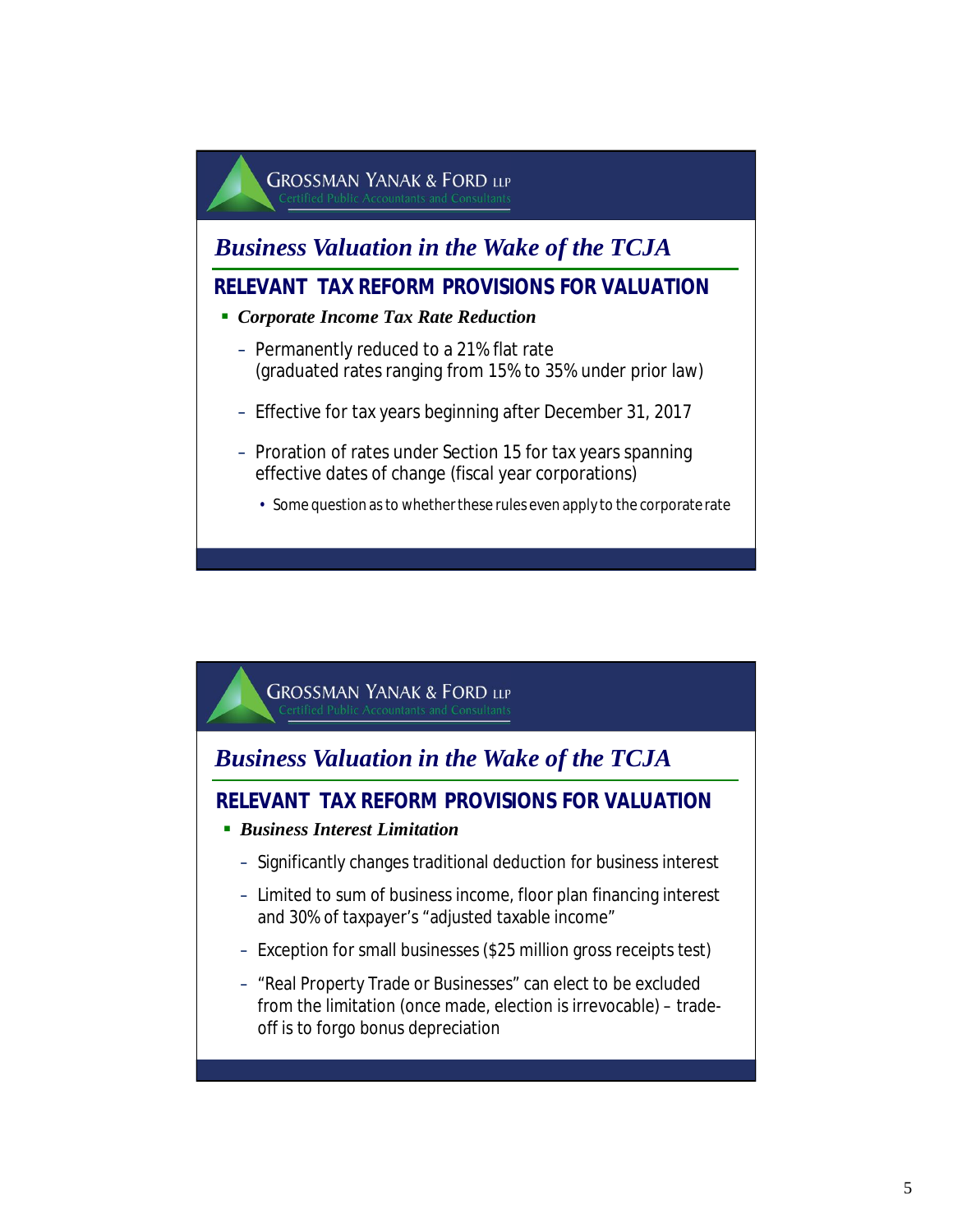### *Business Valuation in the Wake of the TCJA*

#### **RELEVANT TAX REFORM PROVISIONS FOR VALUATION**

- *Business Interest Limitation*
	- Amount of interest not allowed as deduction may be carried forward indefinitely (restrictions apply for pass-through entities)
	- Applies to partnerships and S corps at "pass-through entity" level
	- Disallowed interest (for pass-through entities) cannot be carried forward; it is treated as "allocated excess business interest" to be dealt with at the partner or shareholder level

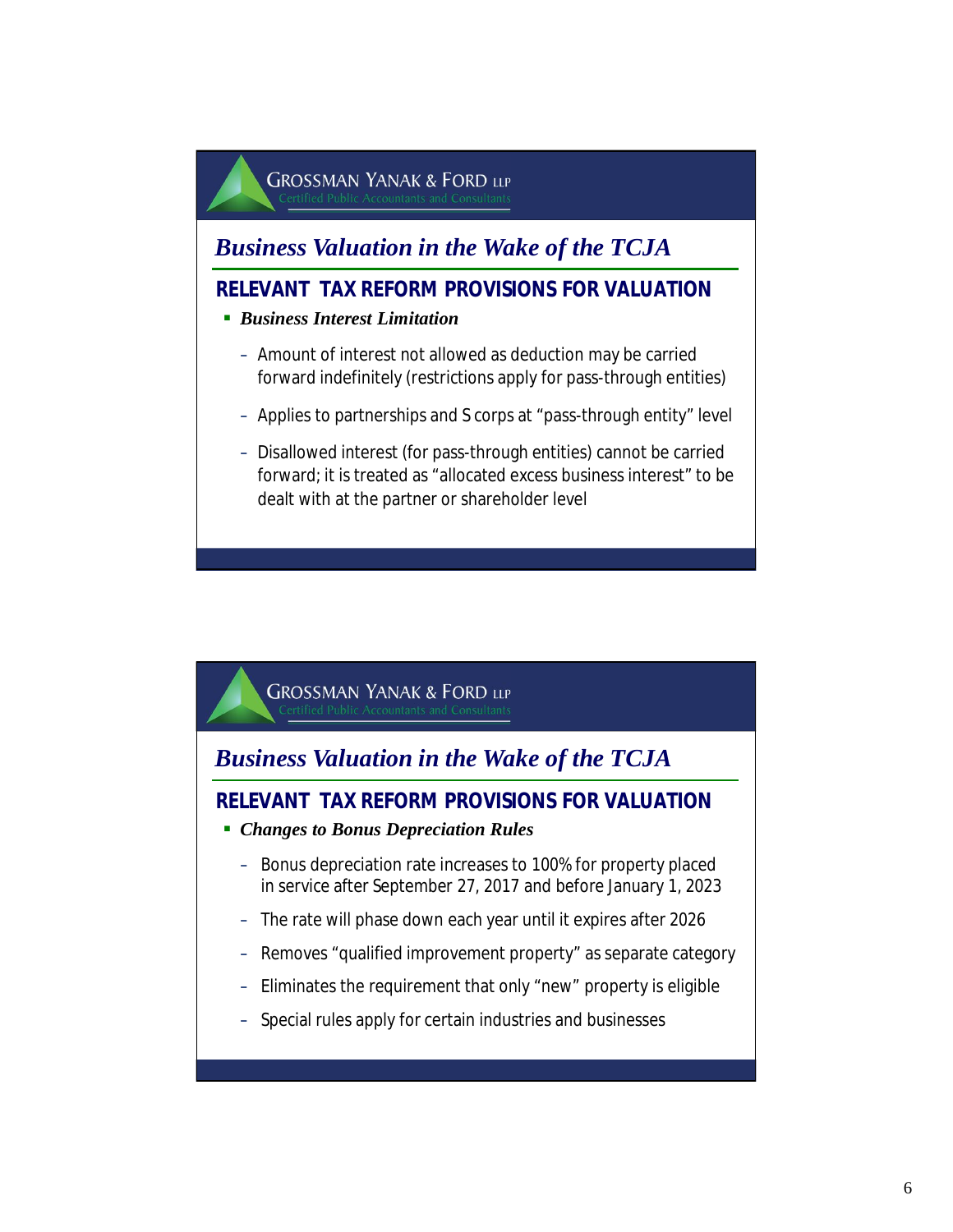

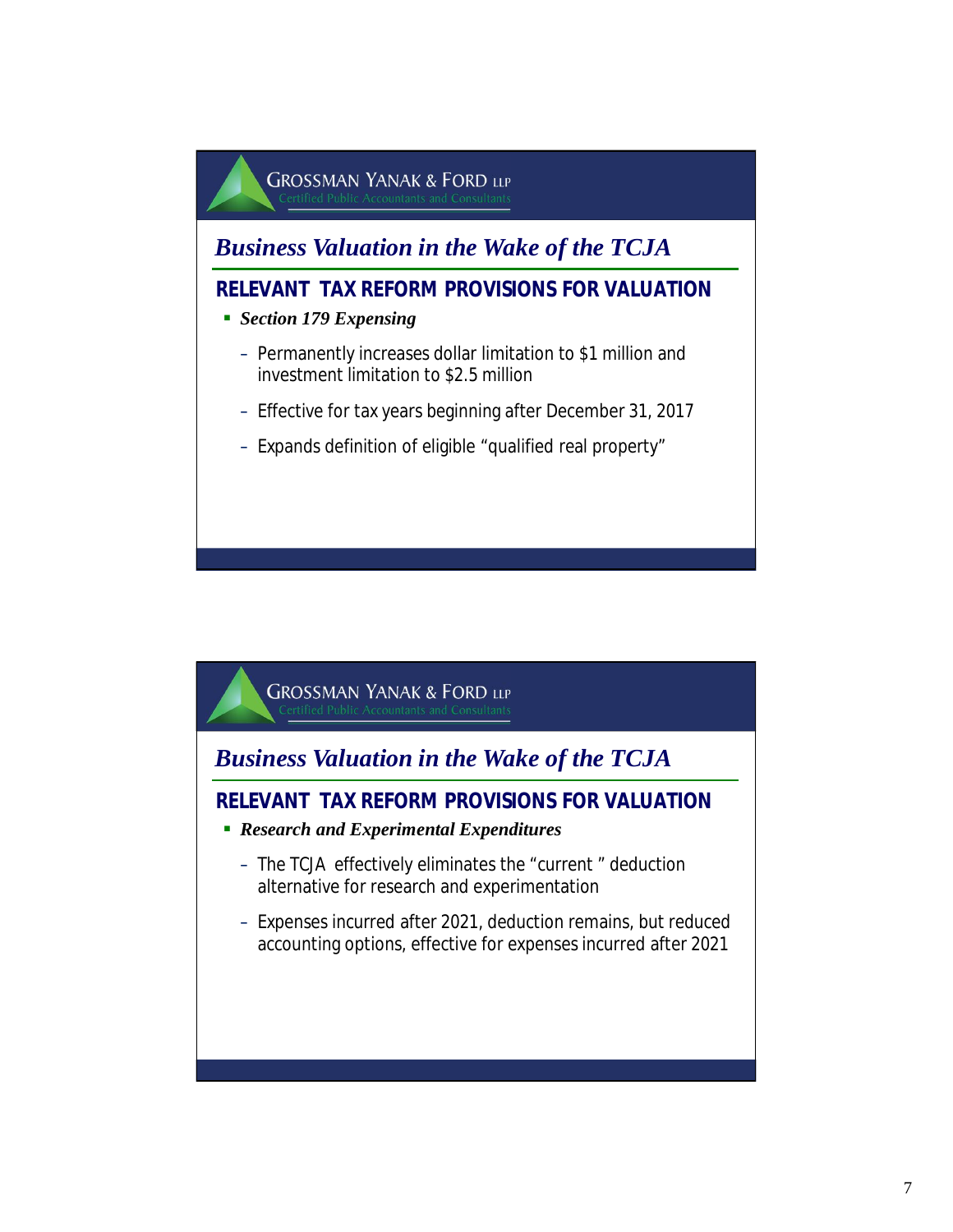

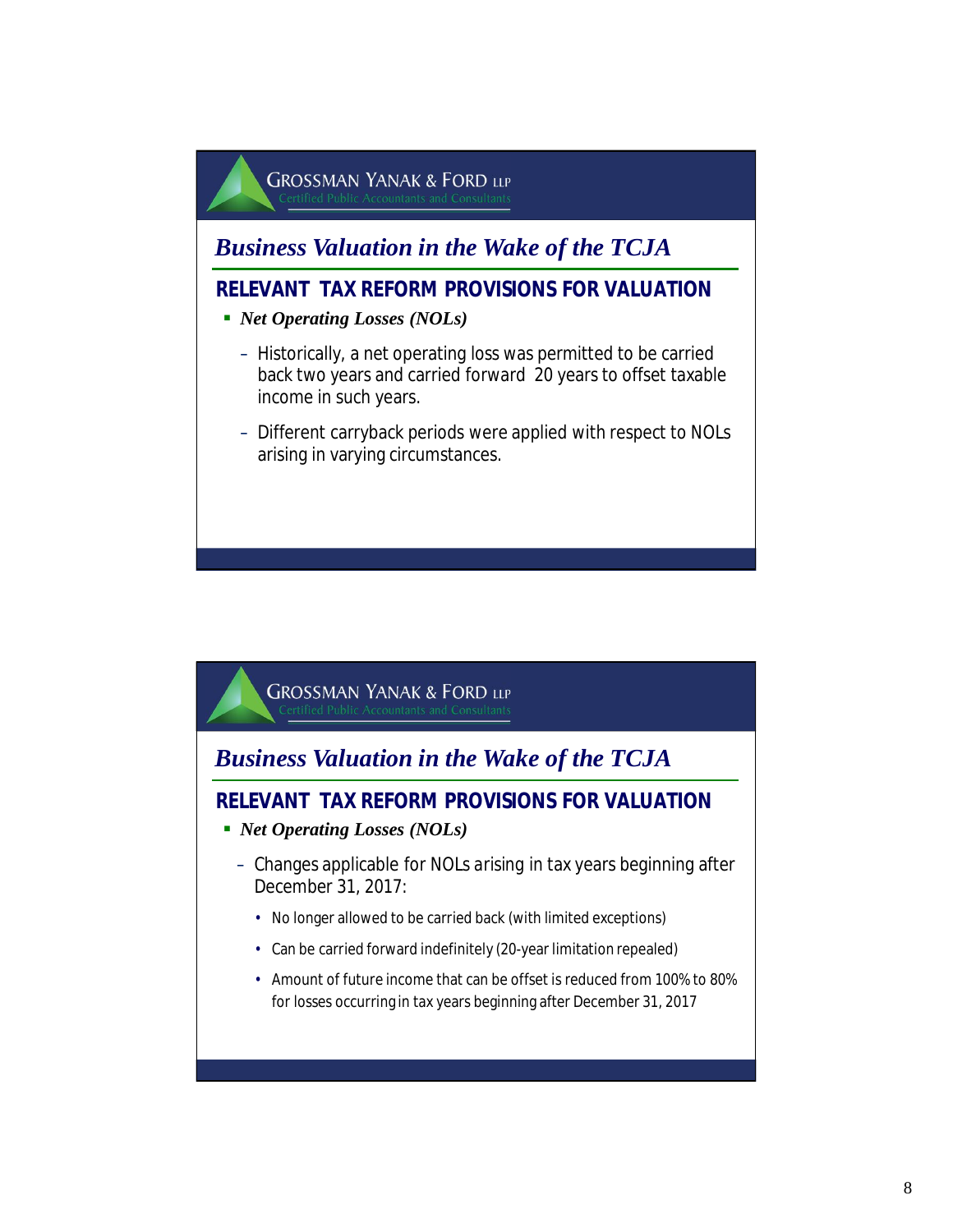

**GROSSMAN YANAK & FORD LLP** *Business Valuation in the Wake of the Tax Cuts and Jobs Act* **INCOME APPROACH CONSIDERATIONS**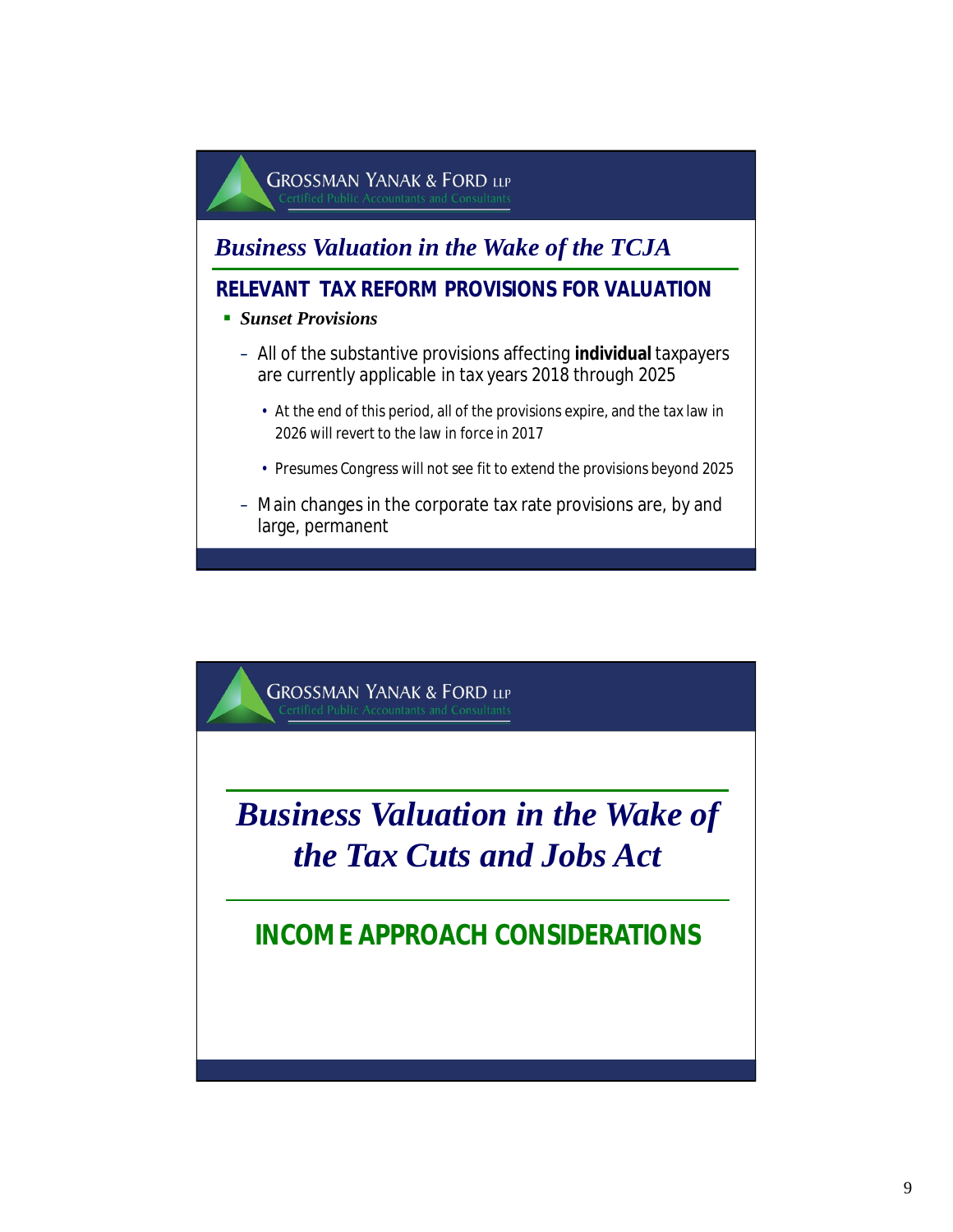*Business Valuation in the Wake of the TCJA*

- *Value is equal to all future economic benefits that will inure to a holder of an asset over an investment period, reduced to a present value at a particular date of valuation.*
	- Two Primary Methods Under the Income Approach
		- Discounted Cash Flow
		- Capitalization of Free Cash Flow

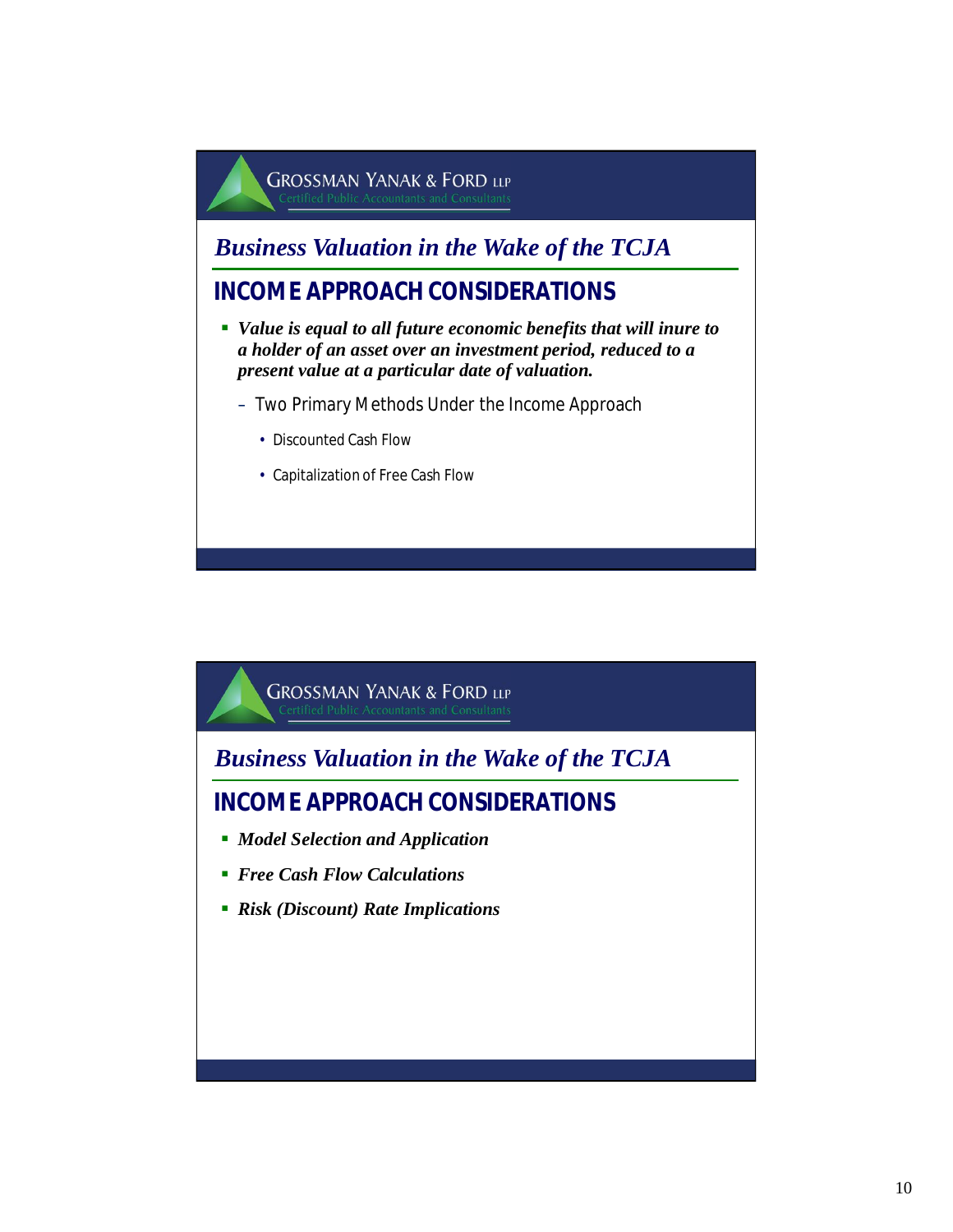*Business Valuation in the Wake of the TCJA*

- *Model Selection and Application*
	- Discounted Cash Flow Model (DCF)
		- Forecasts cash flows over a discrete forecast period
		- Allows for significant modeling flexibility and varying growth rates
		- Typically involves a terminal value calculation at the end of the discrete period

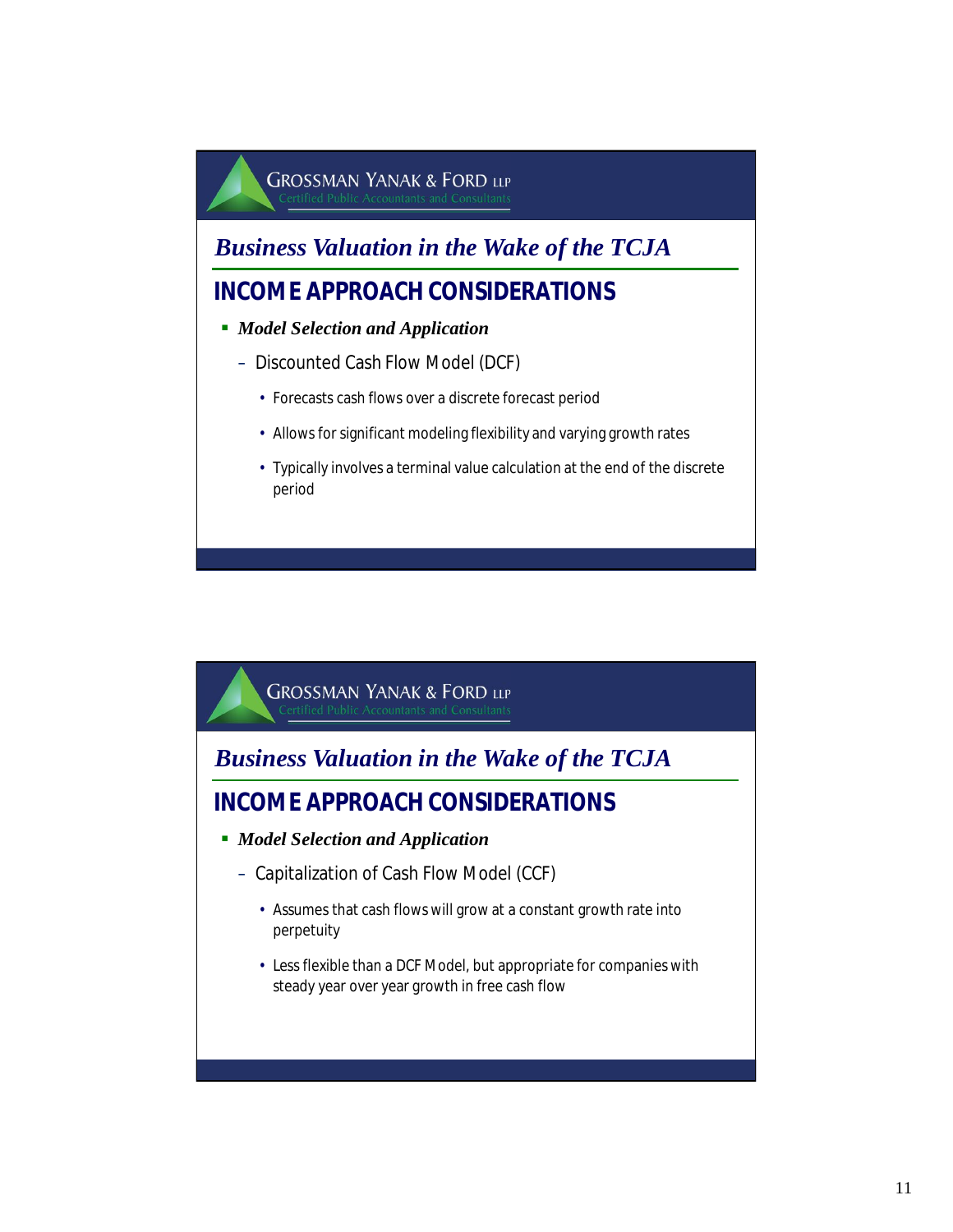*Business Valuation in the Wake of the TCJA*

- *Model Selection and Application*
	- Critical determination under the Income Approach is the point in time at which growth in cash flows is expected to stabilize
		- Based on when all of the contributing factors to free cash flow are expected to grow at a constant and sustainable rate
			- Profitability, Capital Expenditures, Working Capital

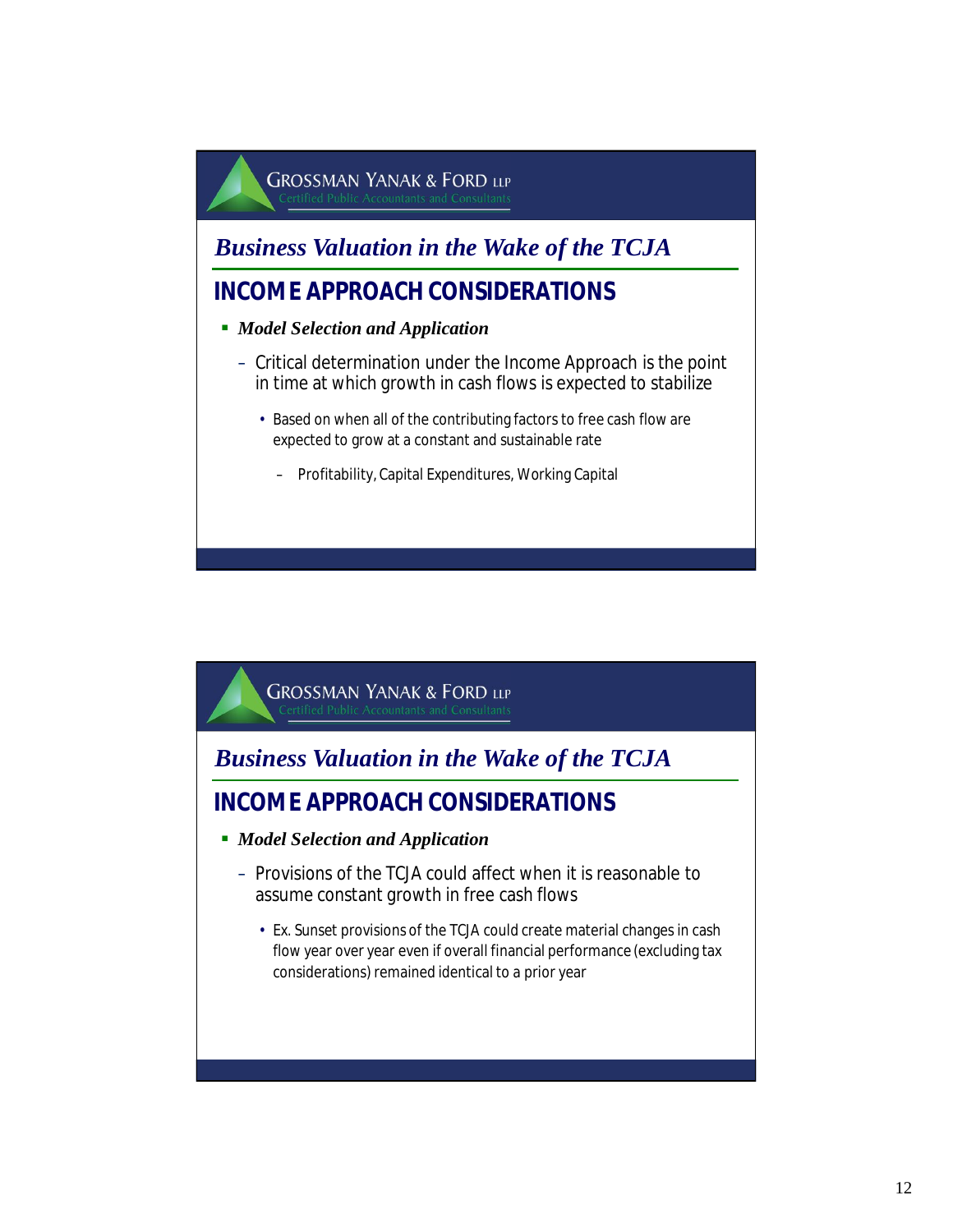

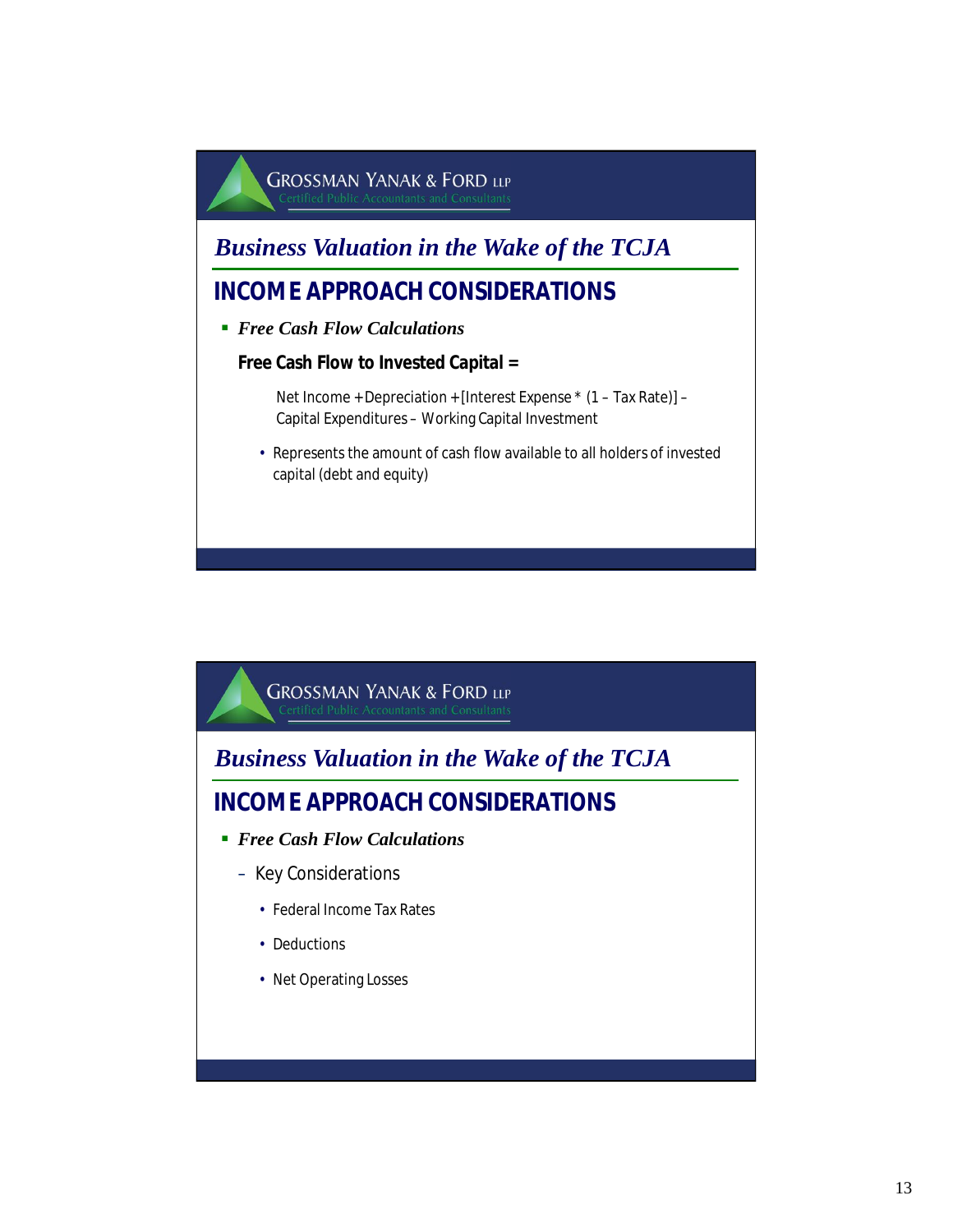

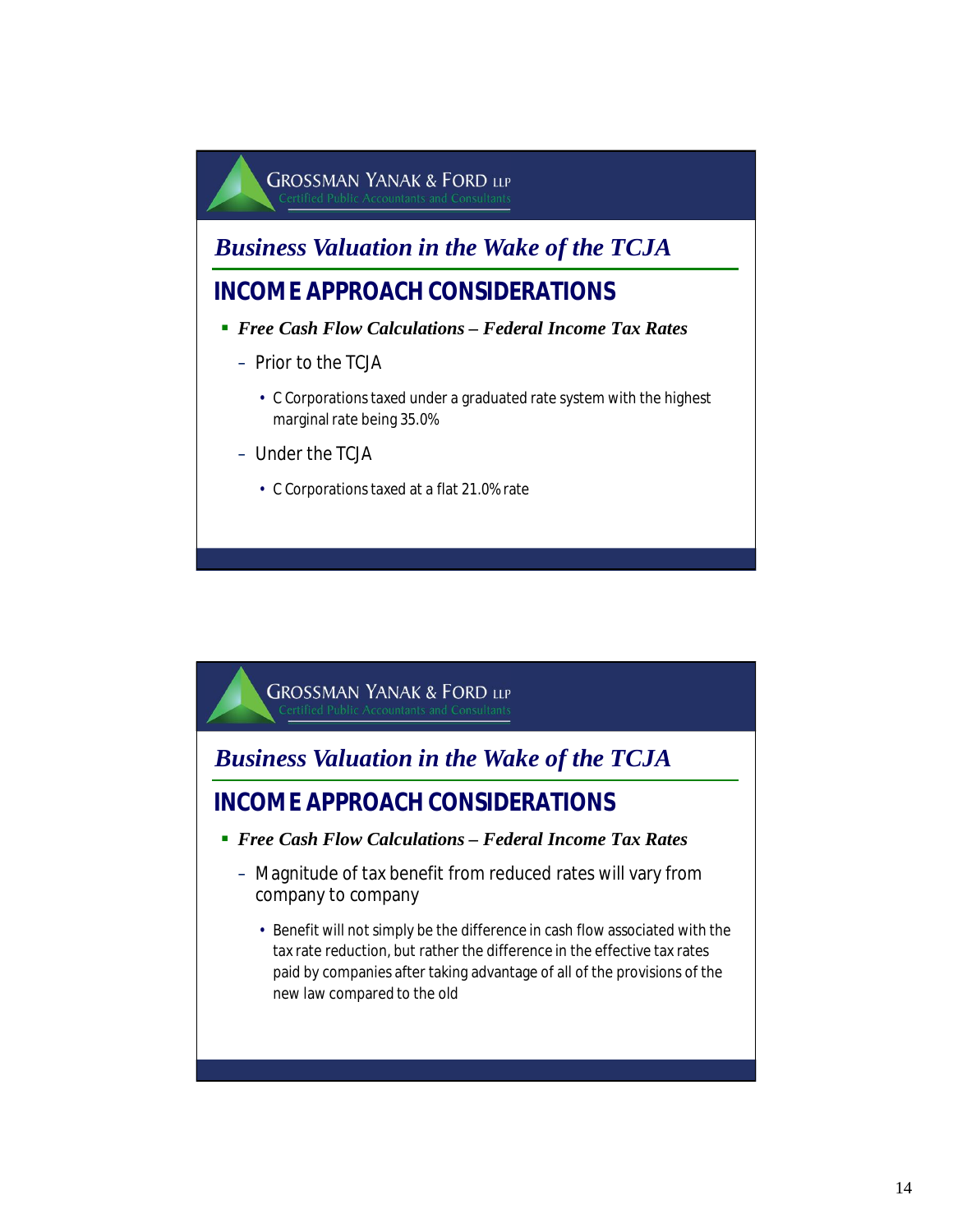

*Business Valuation in the Wake of the TCJA*

### **INCOME APPROACH CONSIDERATIONS**

- *Free Cash Flow Calculations Federal Income Tax Rates*
	- Ex. ABC, Inc.
		- \$20.0 million in taxable income
		- Prior to TCJA State Taxes: 10.0% Federal Taxes: 35.0%
		- Under the TCJA State Taxes: 10.0% Federal Taxes: 21.0%

### **GROSSMAN YANAK & FORD LLP**

# *Business Valuation in the Wake of the TCJA*

### **INCOME APPROACH CONSIDERATIONS**

#### *Free Cash Flow Calculations – Federal Income Tax Rates*

|                                         | Prior to TCJA    | Under the TCJA  |
|-----------------------------------------|------------------|-----------------|
| Pre-Tax Income                          | 20.000.000<br>\$ | 20.000.000<br>S |
| State Income Taxes @ 10.0%              | (2,000,000)      | (2,000,000)     |
| Federal Taxable Income                  | 18.000.000       | 18.000.000      |
| <b>Federal Income Taxes</b>             | (6,300,000)      | (3,780,000)     |
| After-Tax Income                        | 11,700,000       | 14,220,000      |
| <b>Total Provision for Income Taxes</b> | 8.300.000        | 5.780.000       |
| <b>Fffective Tax rate</b>               | 41.5%            | 28.9%           |
| See Page 25                             |                  |                 |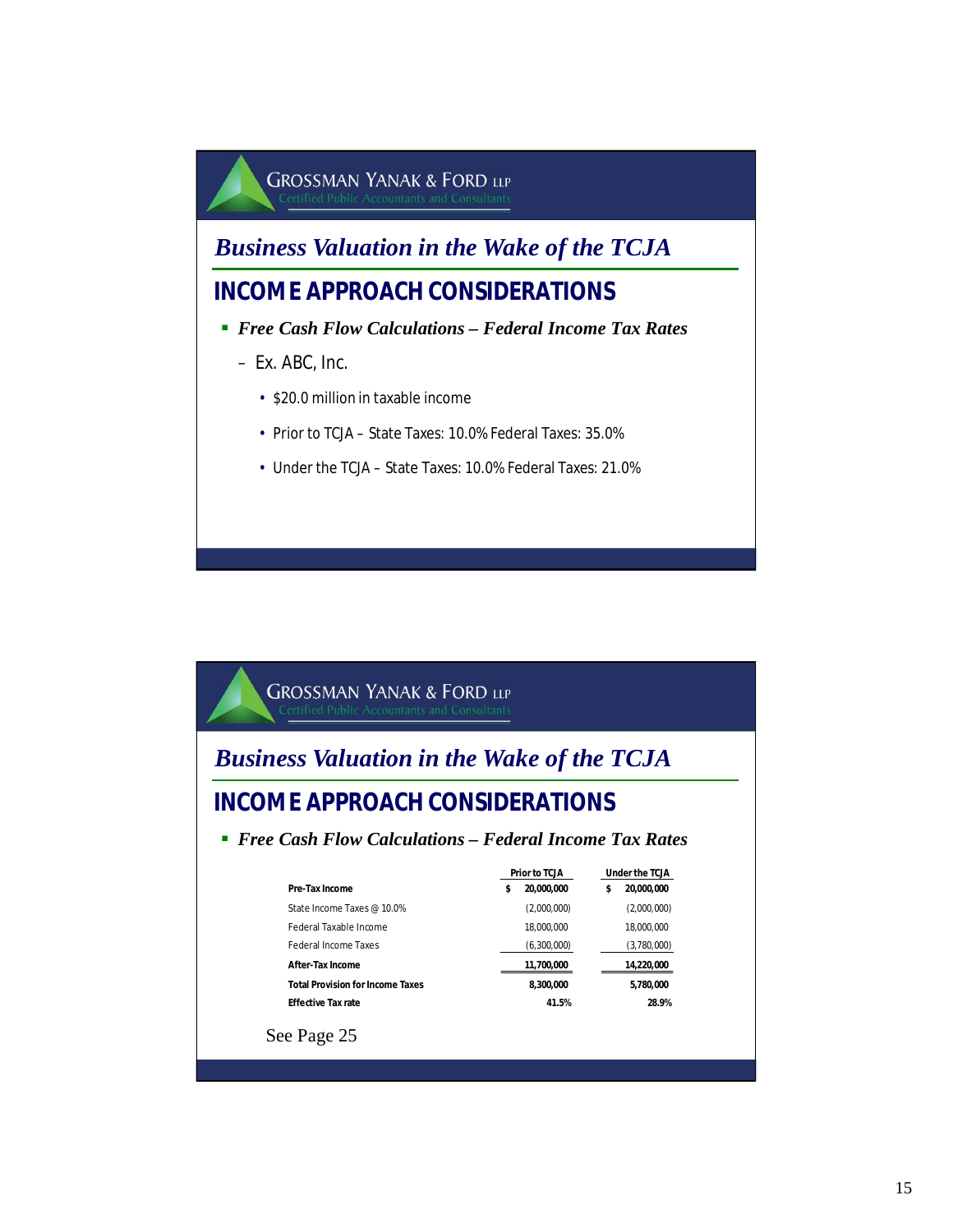

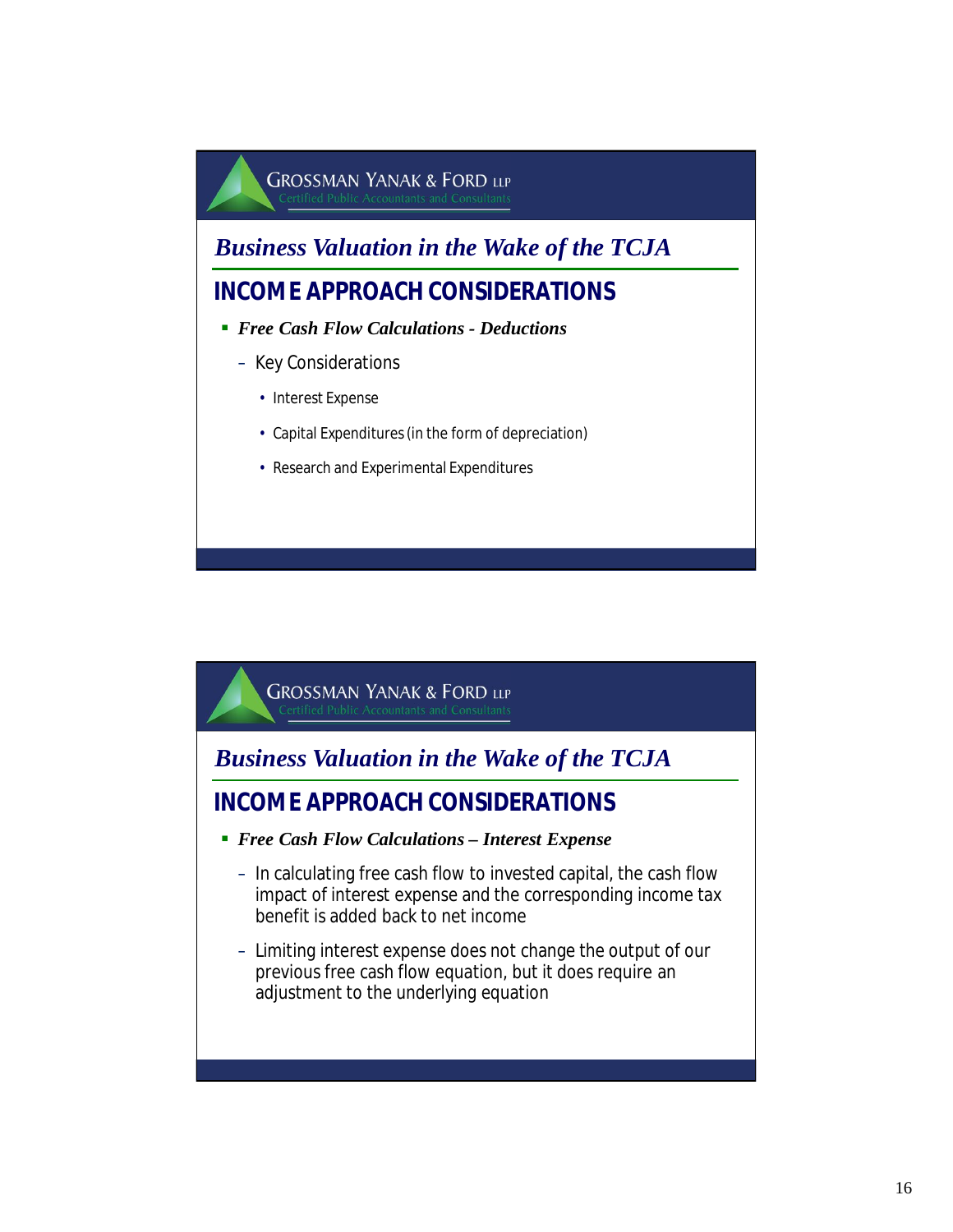## **GROSSMAN YANAK & FORD LLP** *Business Valuation in the Wake of the TCJA* **INCOME APPROACH CONSIDERATIONS** *Free Cash Flow Calculations – Interest Expense* **Free Cash Flow to Invested Capital =** Net Income + Depreciation + Deductible Interest Expense\*(1 – Tax Rate) + Nondeductible Interest Expense – Capital Expenditures – Working Capital Investment



- *Free Cash Flow Calculations Interest Expense*
	- Implications of limiting the deduction of interest expense
		- Debt financing is more costly for companies than before
		- Interest expense deduction limit is not static year over year due to how it is calculated
			- This could create significant year over year valuation impacts, altering current income tax liabilities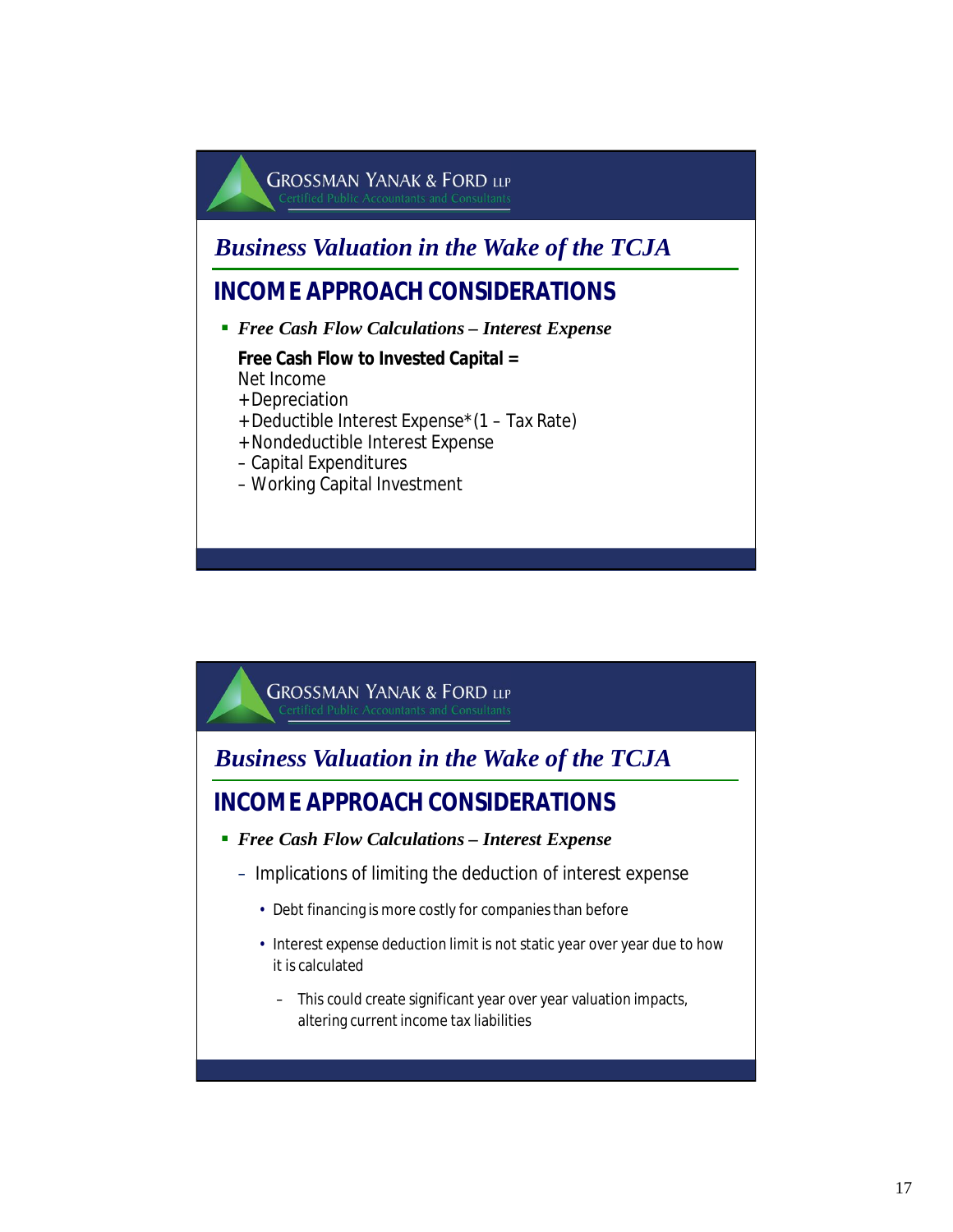### *Business Valuation in the Wake of the TCJA*

- *Free Cash Flow Calculations Interest Expense*
	- Ex. A highly leveraged company might have a poor year in profitability, reducing its adjusted taxable income and therefore reducing the maximum allowable interest expense deduction
	- Company might be recognizing a loss after factoring total interest expense in, but may be required to recognize taxable income if not all of the interest expense is deductible

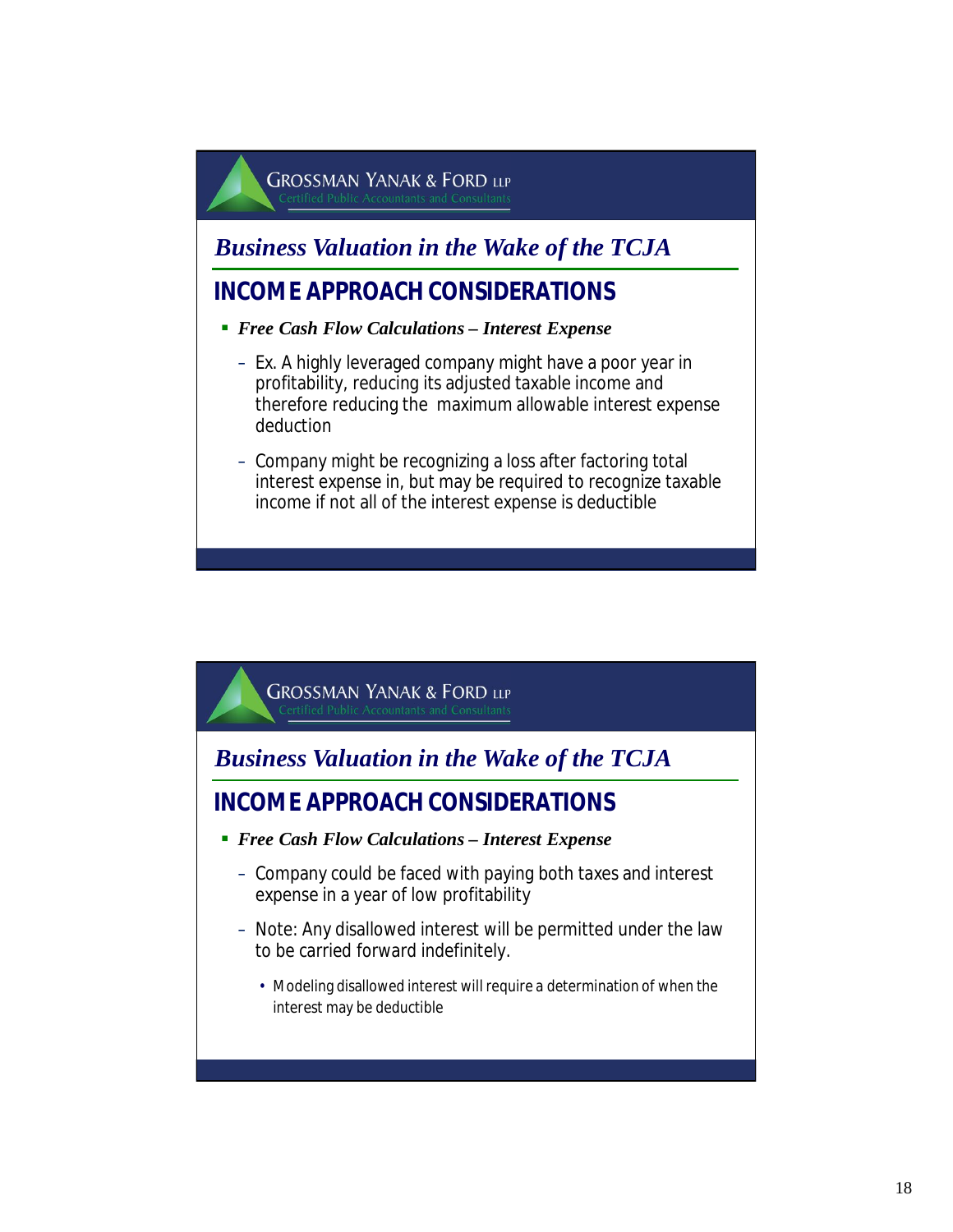*Business Valuation in the Wake of the TCJA*

- *Free Cash Flow Calculations Capital Expenditures*
	- TCJA accelerates the recognition of depreciation expense
	- Depreciation is a non-cash expense but it provides a cash flow benefit as a deduction in calculating taxable income
	- Assuming no changes in tax rates, the total depreciation benefit over an asset's useful life will be the same, but accelerating the recognition of the benefit increases its present value

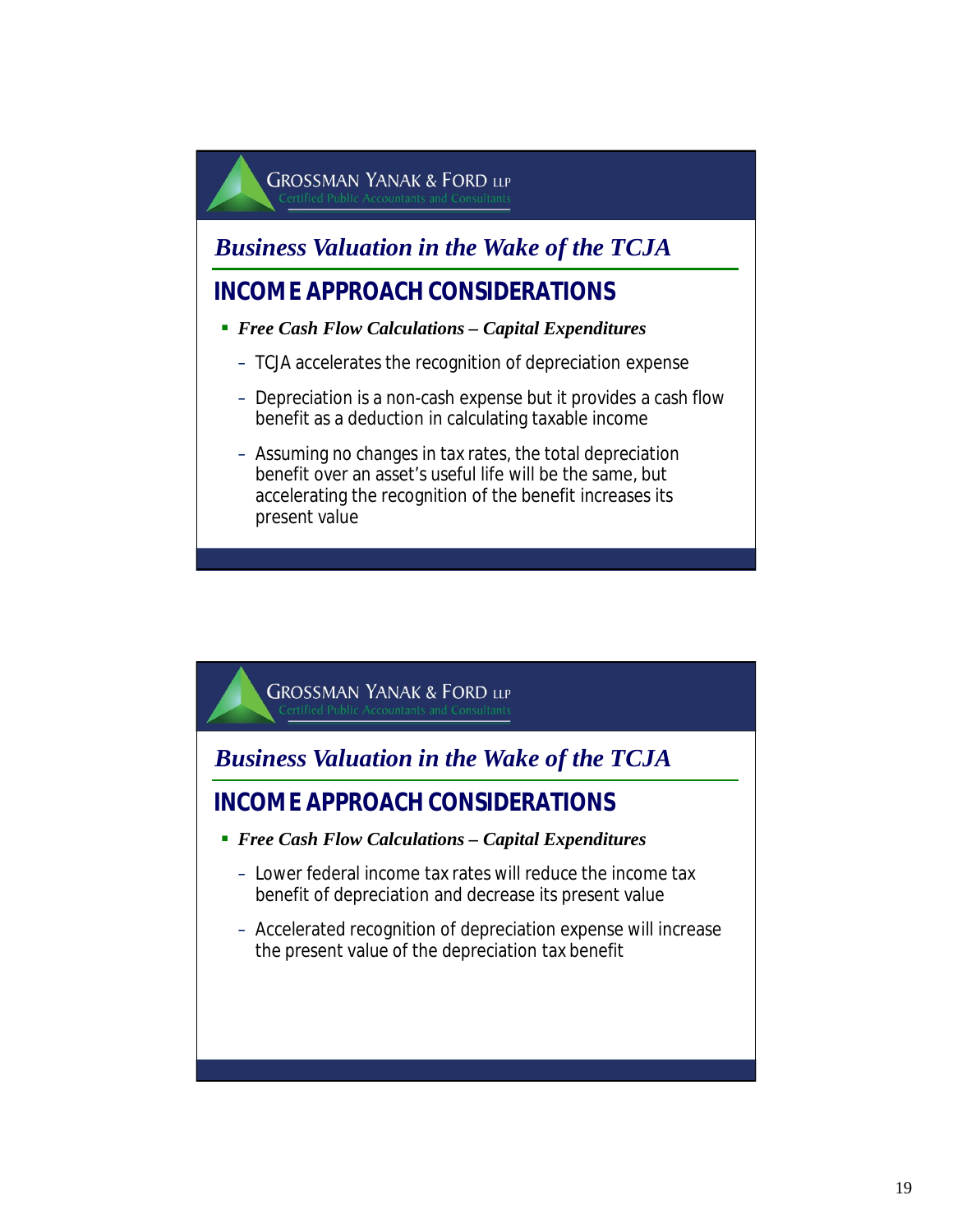

#### *Business Valuation in the Wake of the TCJA*

#### **INCOME APPROACH CONSIDERATIONS**

- *Free Cash Flow Calculations Capital Expenditures*
	- DEF, Inc. is planning to invest \$2.0 million into a new piece of equipment with a useful life of 5 years
	- Assumptions
		- Prior to the TCJA 41.5% Tax Rate, \$500,000 Expensed Under Section 179, Additional 50% Bonus Depreciation, and Half Year MACRS Rates
		- Under the TCJA 28.9% Tax Rate, Full \$2.0 Million Expensed Immediately

#### **GROSSMAN YANAK & FORD LLP** *Business Valuation in the Wake of the TCJA* **INCOME APPROACH CONSIDERATIONS Free Cash Flow Calculations – Capital Expenditures**<br>Prior to the TCIA Year 1 Year 3 Year 4 Year 5 Year 5 Year 6 **Prior to the TCJA Year 1 Year 2 Year 3 Year 4 Year 5 Year 6** Depreciation Expense Tax Rate 41.5% 41.5% 41.5% 41.5% 41.5% 41.5% Tax Savings 582,660 98,936 59,362 35,617 35,617 17,808 Present Value Factors at 12.0% 0.8929 0.7972 0.7118 0.6355 0.5674 0.5066 Present Value of Tax Savings **Total Present Value of Tax Savings 693,223 Expense PECLA Year 1 Year 2 Year 3 Year 4 Year 5 Year 6 2000.000 CONCILITY** Depreciation Expense 2,000,000 - - - - - Tax Rate 28.9% 28.9% 28.9% 28.9% 28.9% 28.9% Tax Savings 578,000 - - - - - Present Value Factors at 12.0% 0.8929 0.7972 0.7118 0.6355 0.5674 0.5066 Present Value of Tax Savings 516,071<br>Total Present Value of Tax Savings 516,071 **Total Present Value of Tax Savings**

**Difference Between New Law and Old Law (177,152)**

#### See Page 29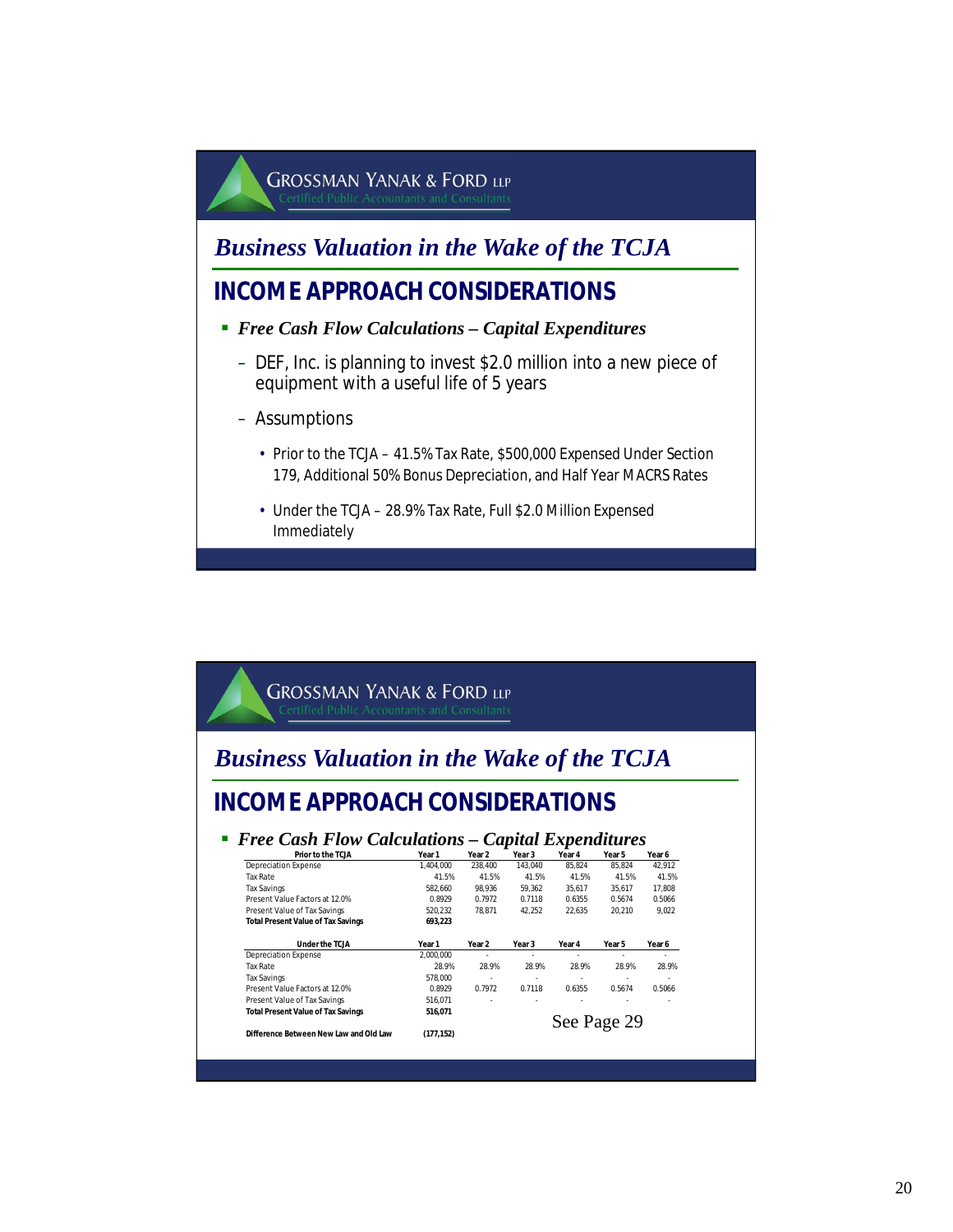*Business Valuation in the Wake of the TCJA*

#### **INCOME APPROACH CONSIDERATIONS**

- *Free Cash Flow Calculations Capital Expenditures*
	- Change in present value driven by:
		- Change in expensing provisions (increase in present value under TCJA)
		- Change in tax rates (decrease in present value under TCJA)
	- $-$  Net Change = change due to expensing  $+$  change due to tax rates
		- $\cdot$  \$47,848 + (225,000) = (177,152)

**GROSSMAN YANAK & FORD LLP** 

*Business Valuation in the Wake of the TCJA*

- *Free Cash Flow Calculations Capital Expenditures*
	- Takeaways
		- Present value of tax benefit will be lower under the new law than the old law due to lower tax rates (acting to decrease a company's value)
		- For a profitable company, the overall decrease in total taxes paid in each period more than offsets the lower present value of the depreciation tax benefit, resulting in an overall net increase in value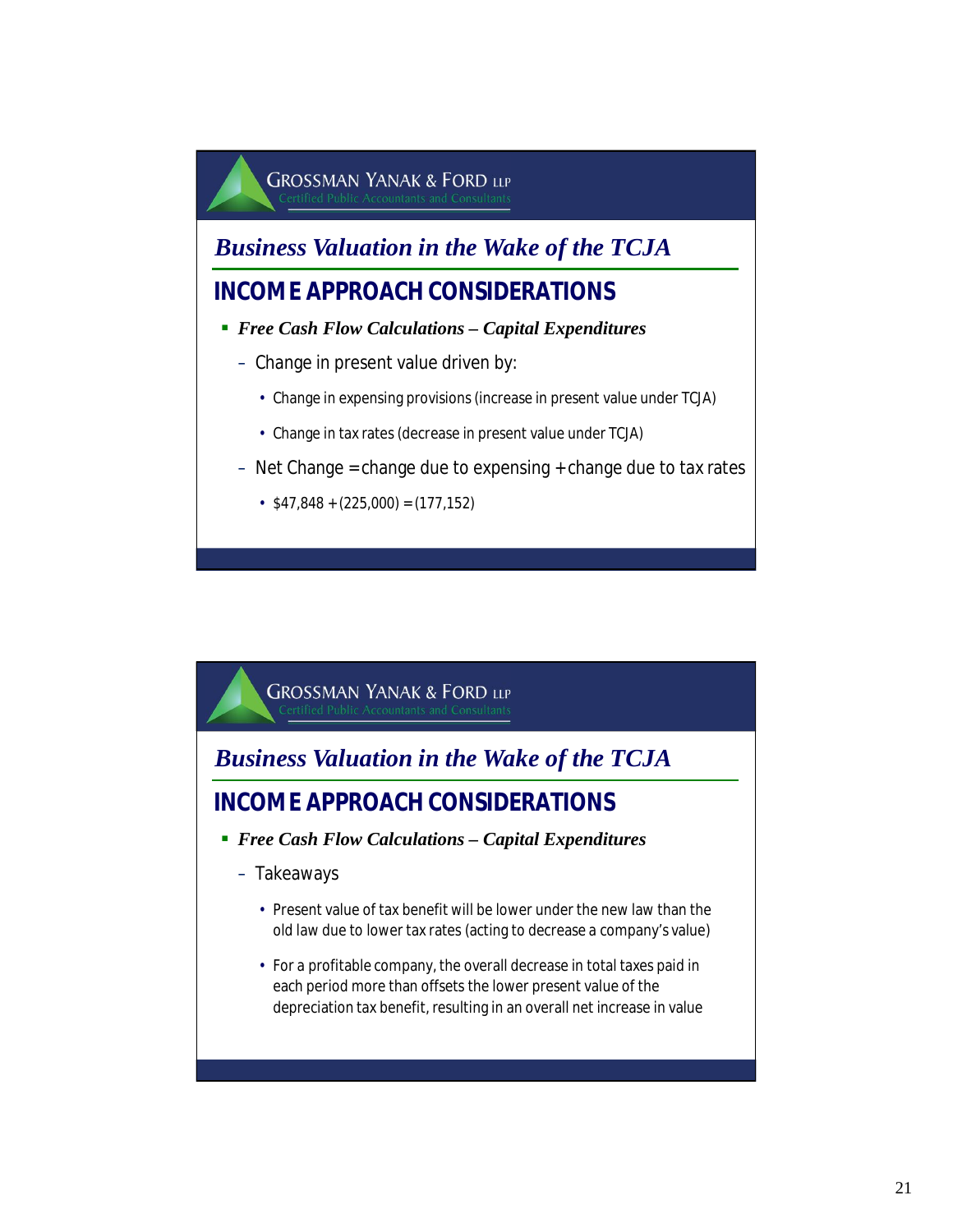### *Business Valuation in the Wake of the TCJA*

- *Free Cash Flow Calculations Research & Experimentation Expenditures*
	- After 2021, existing methods for expensing R&E expenditures will be eliminated
	- The eliminated methods are the methods that allow accelerated recognition of these expenses
	- Lower tax rates, coupled with a more delayed recognition of these expenses will decrease their present value

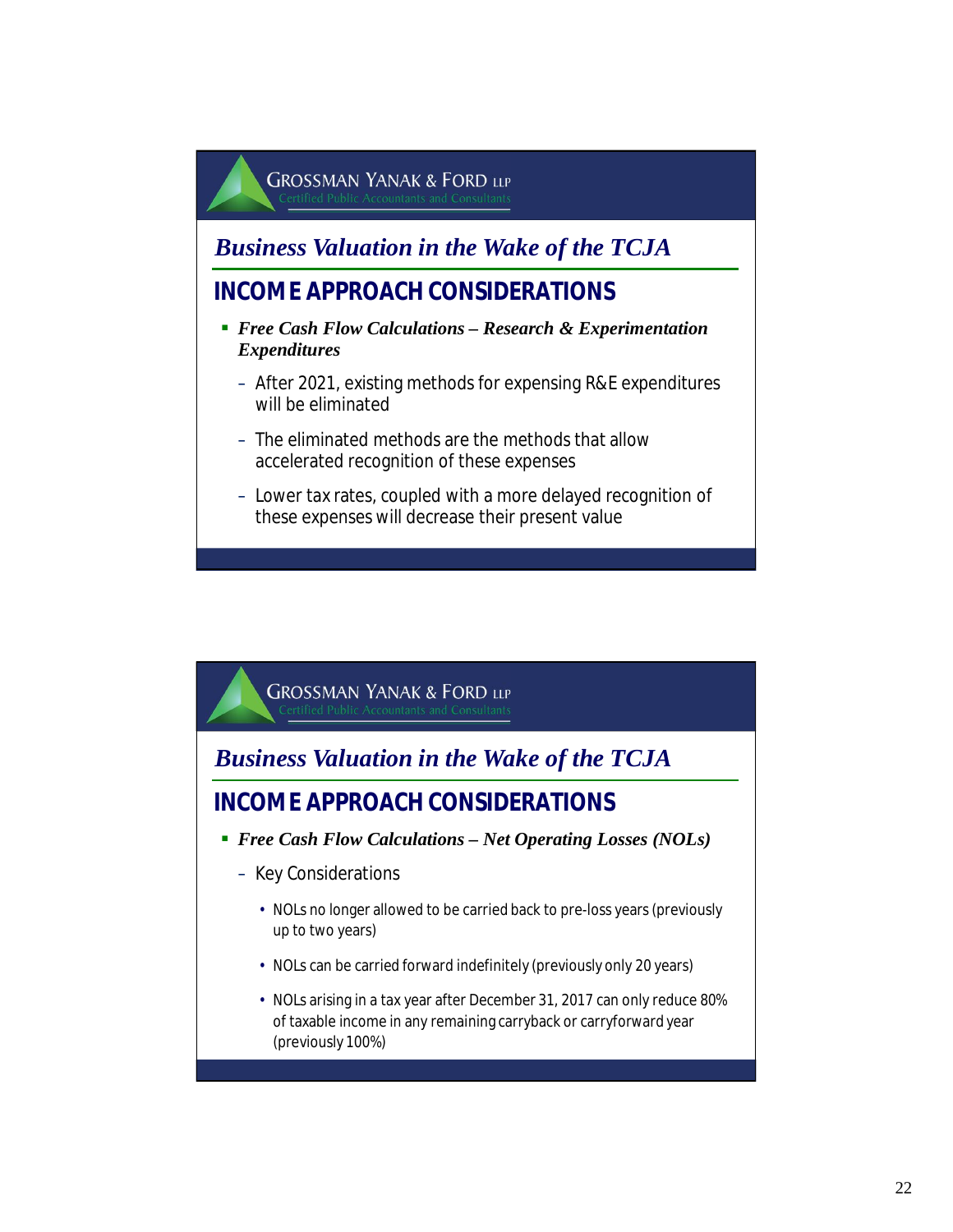### *Business Valuation in the Wake of the TCJA*

- *Free Cash Flow Calculations Net Operating Losses (NOLs)*
	- In aggregate, the TCJA provisions will negatively impact the present value of NOLs going forward as they primarily work to defer their use further into the future
	- Note that, like the depreciation tax benefit, the dollar amount associated with a NOL will also be lower going forward due to lower tax rates

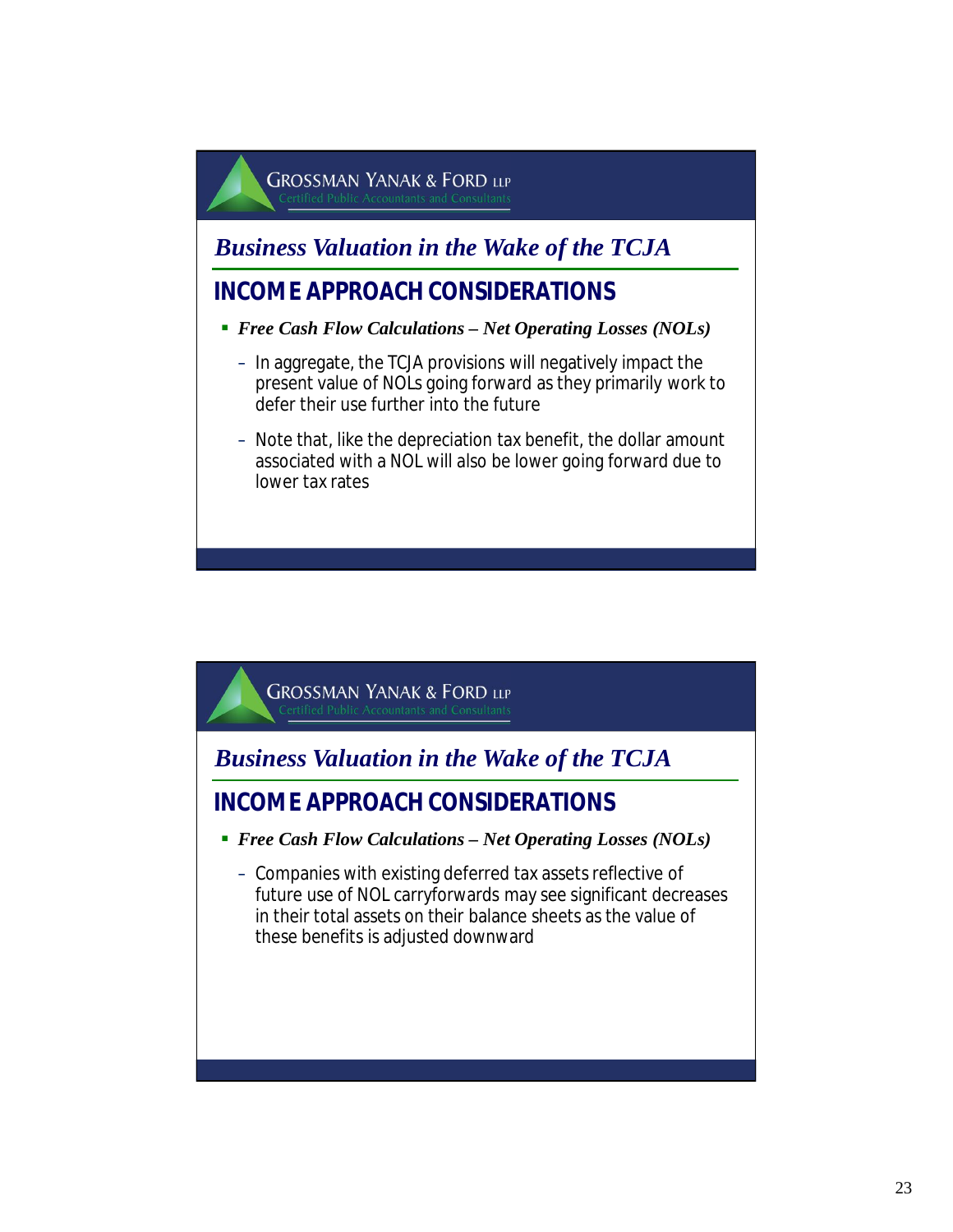

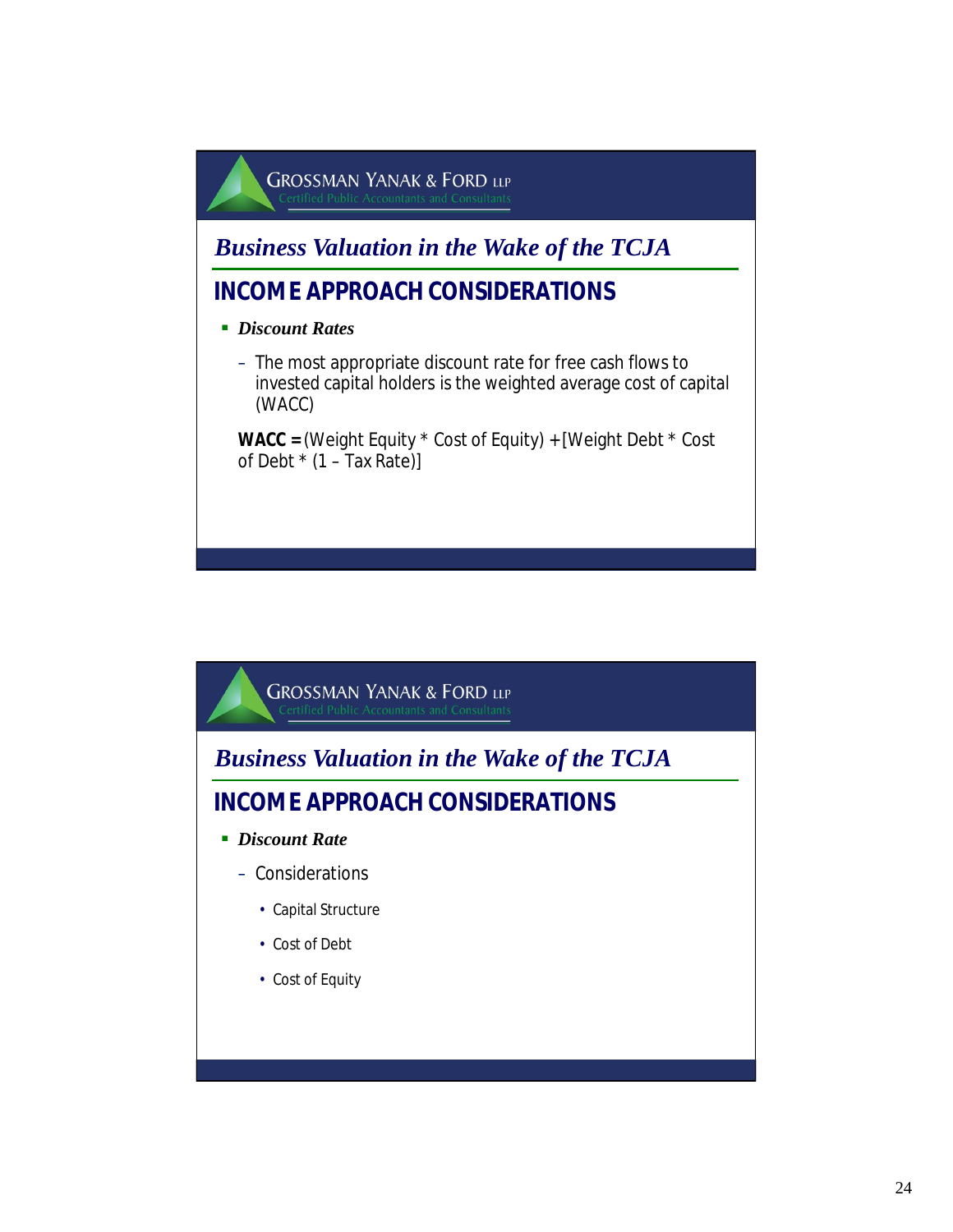### *Business Valuation in the Wake of the TCJA*

- *Discount Rate Capital Structure*
	- Optimal capital structures will vary from company to company based on differences in the stage of their life cycles, industry risks, competitive pressures, and company specific risks
	- Debt generally creates more strain on a company's financial position due to contractual repayments, loan covenants, and default risk

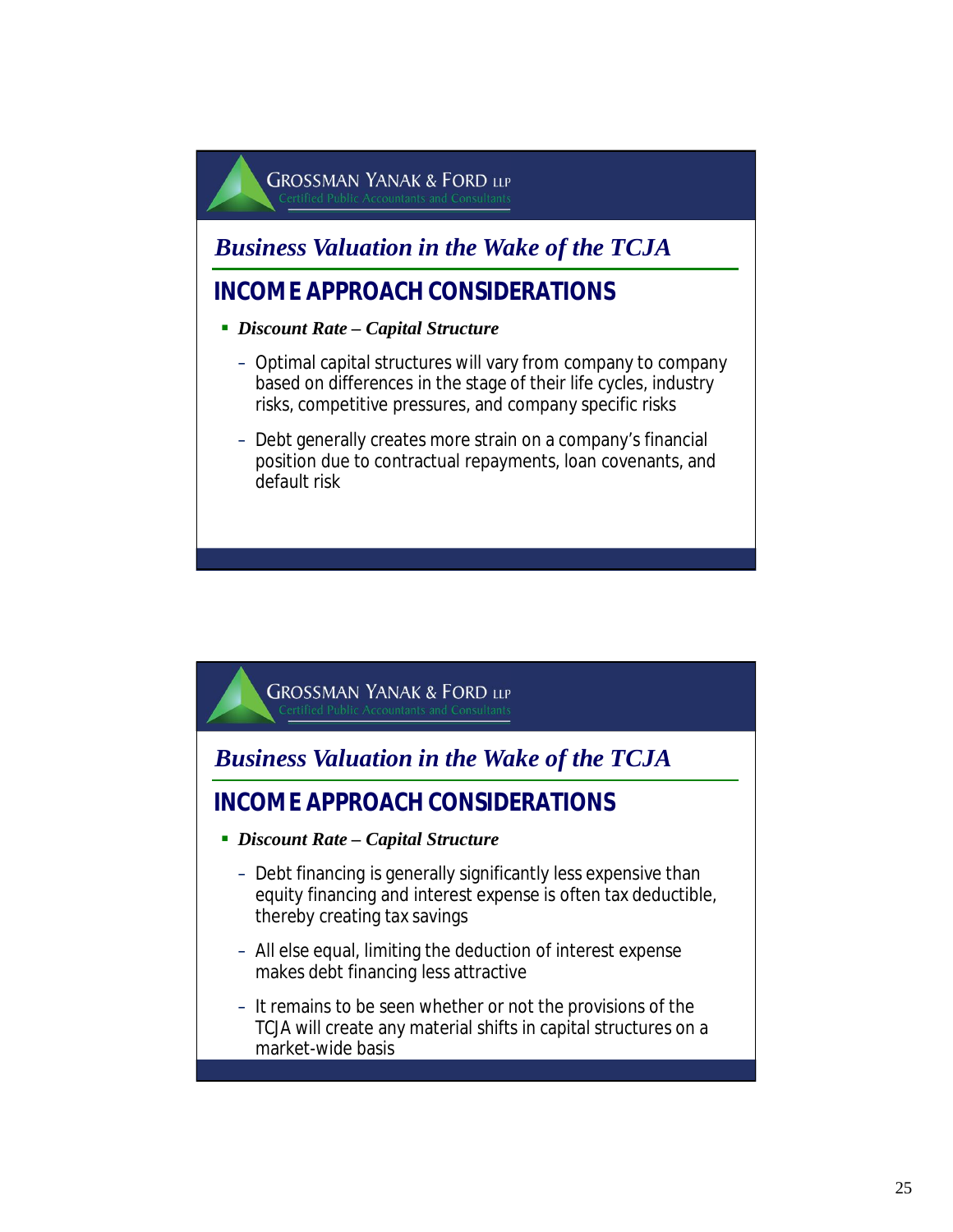

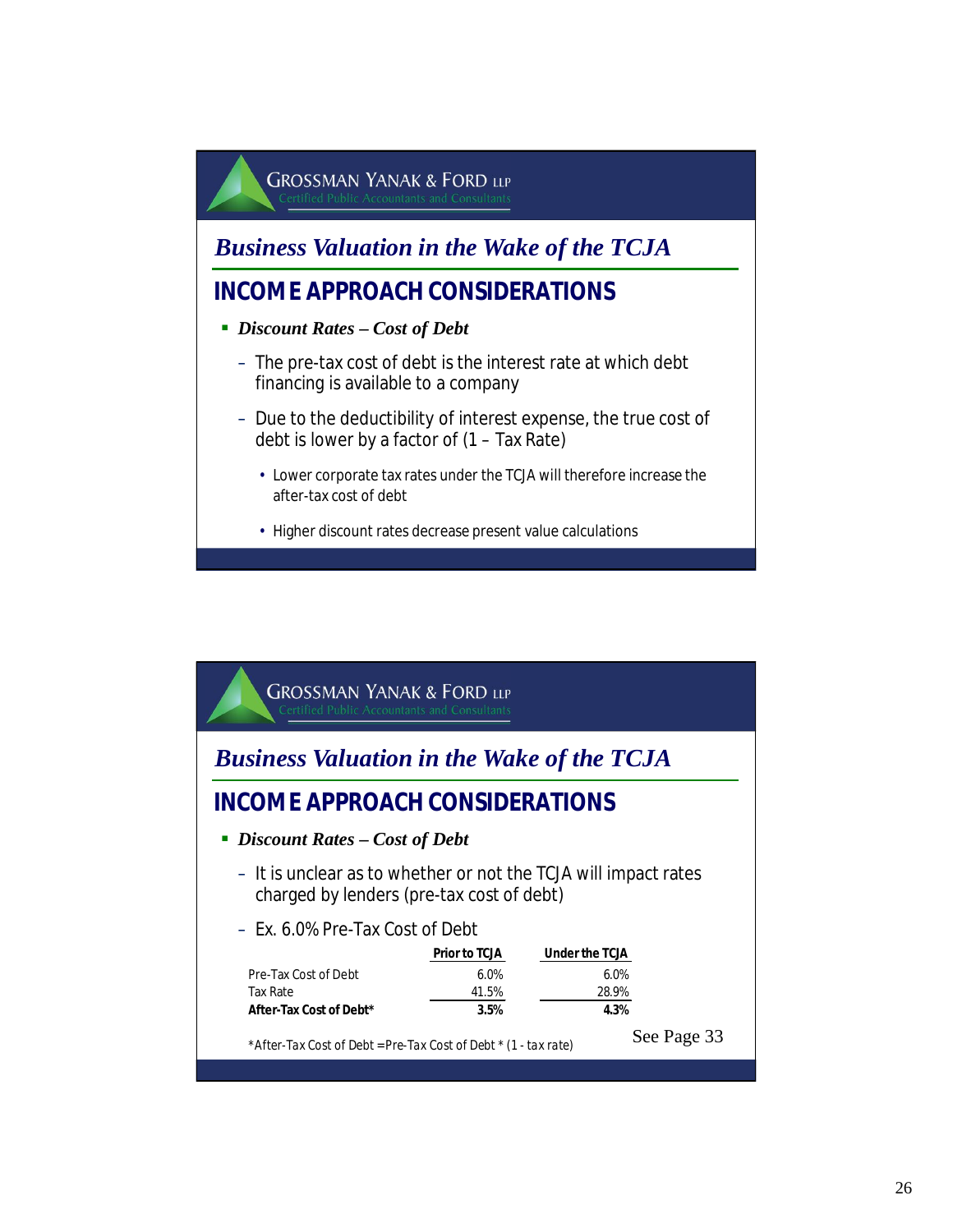*Business Valuation in the Wake of the TCJA*

### **INCOME APPROACH CONSIDERATIONS**

- *Discount Rates Cost of Equity*
	- Build-Up Method

Cost of Equity = Risk-Free Rate + Equity Risk Premium + Size Risk Premium + Company Specific Risk Premium

*At the current time, there is not sufficient information to quantify any expected changes in the cost of equity due to the passage of the TCJA*

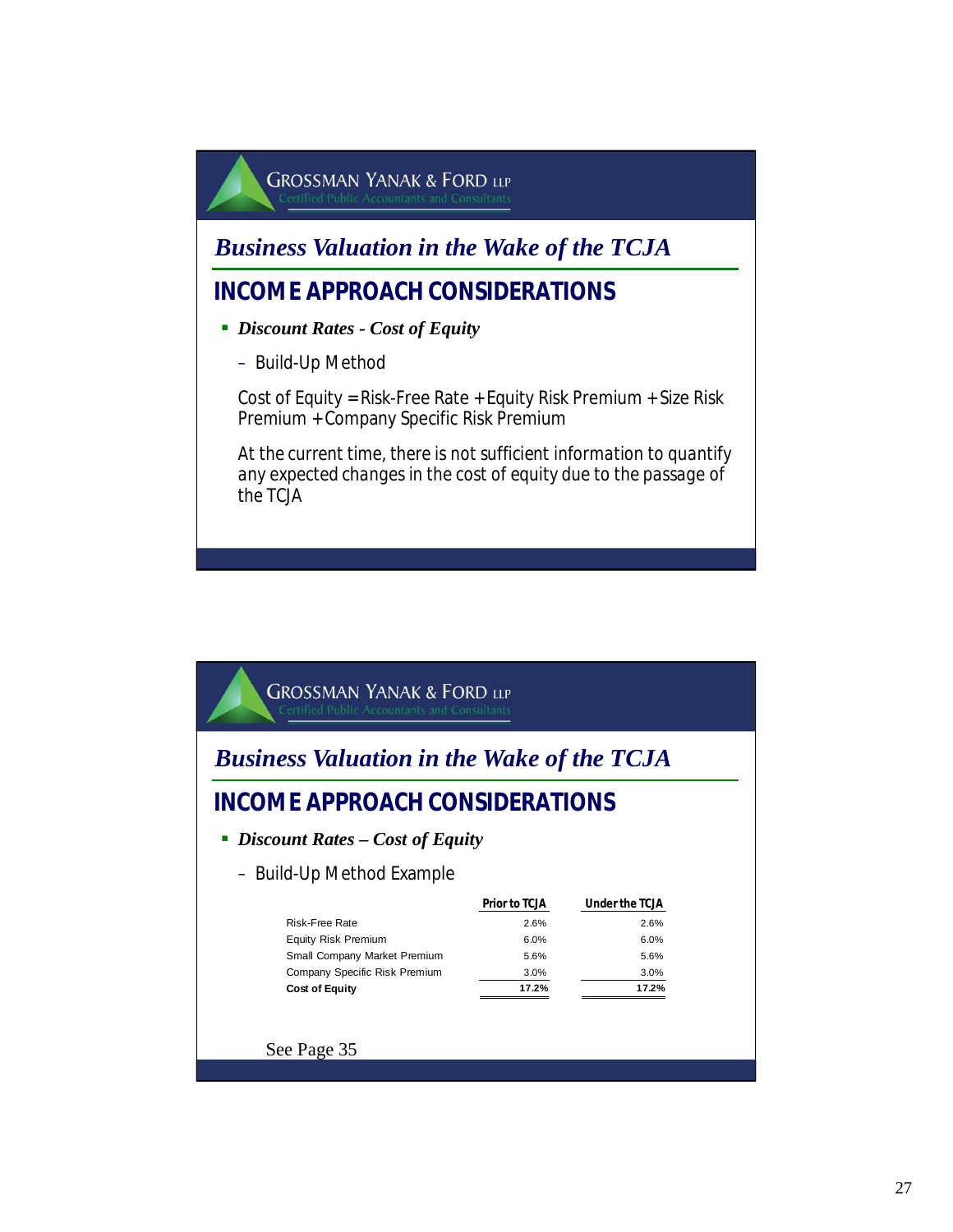

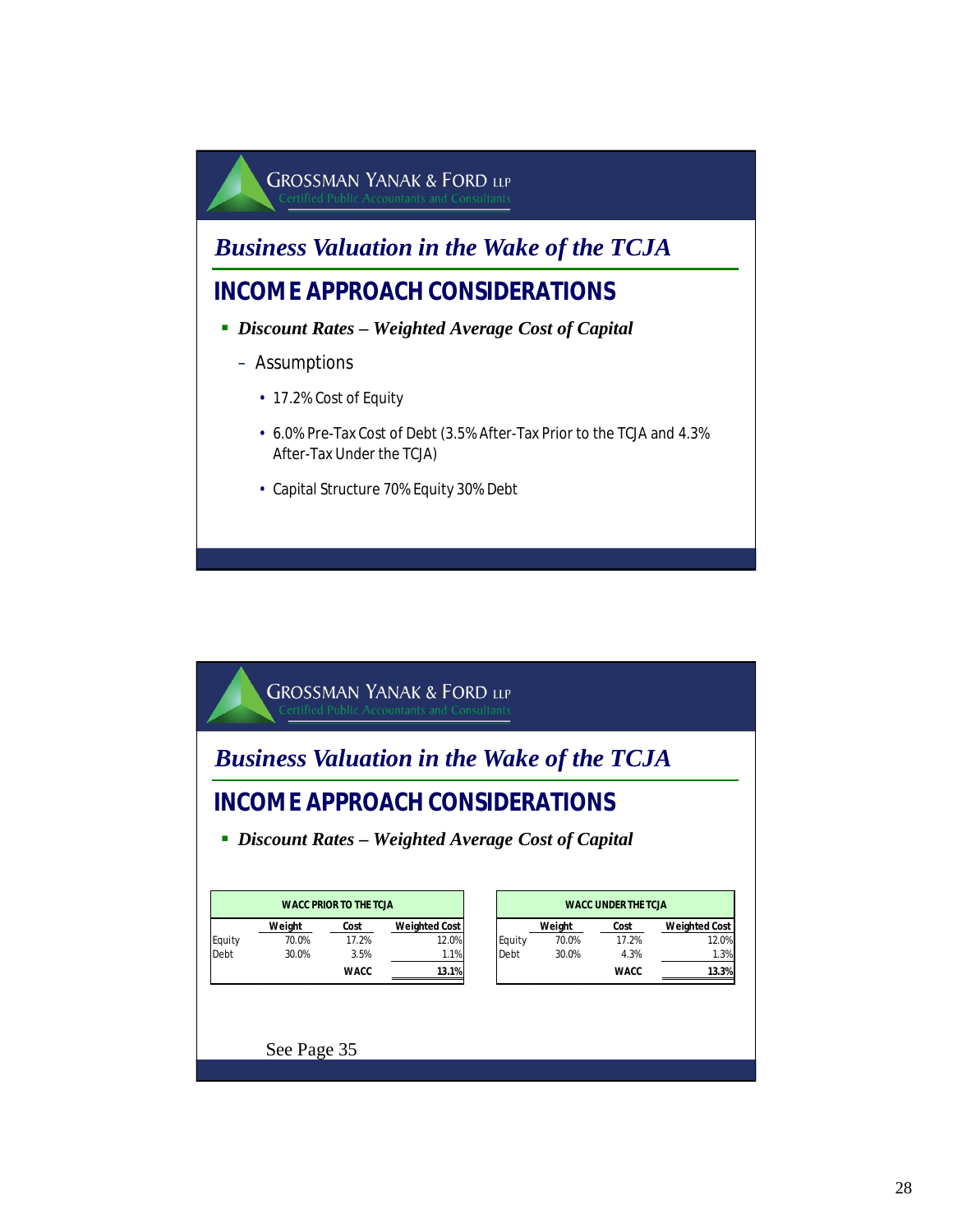

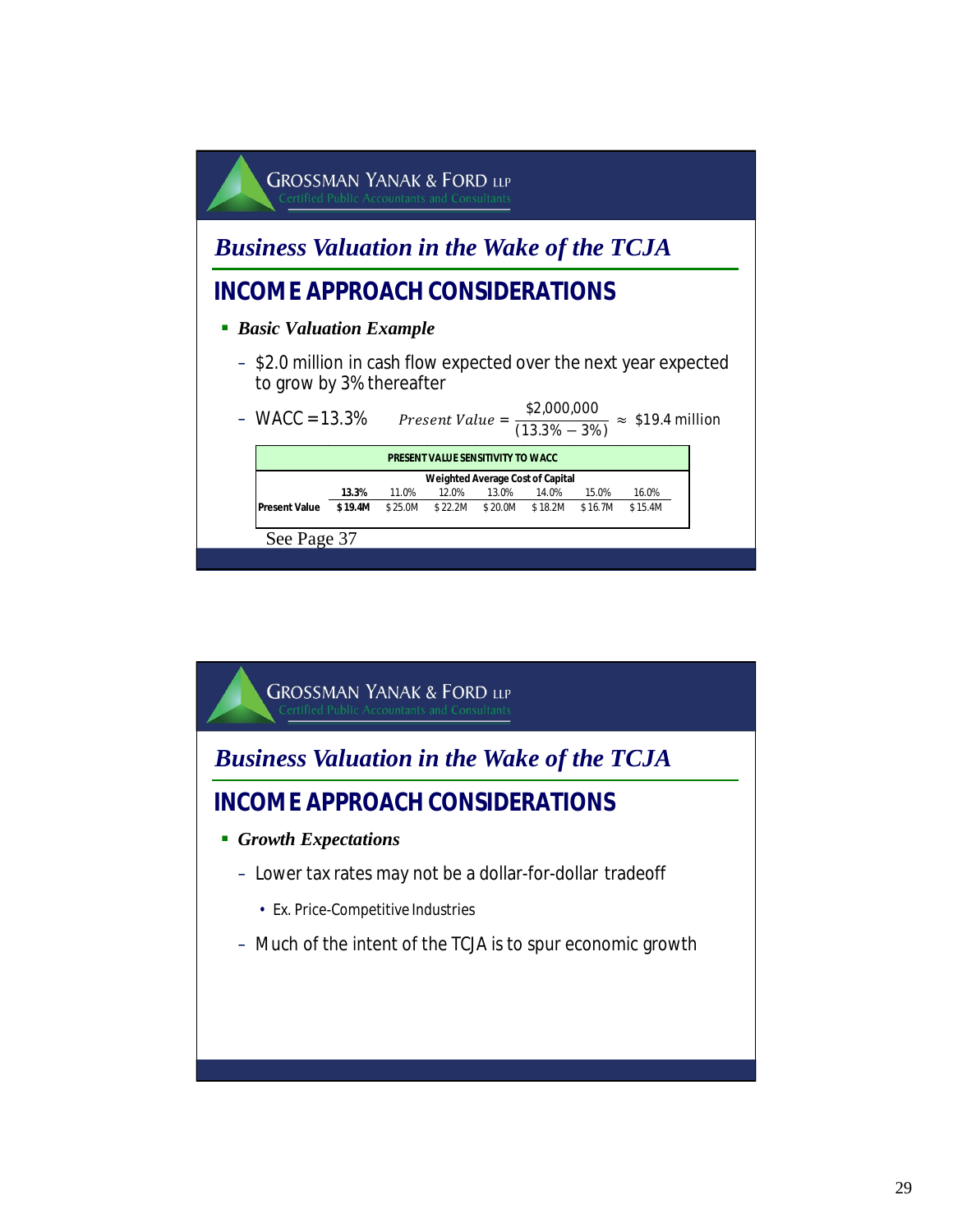

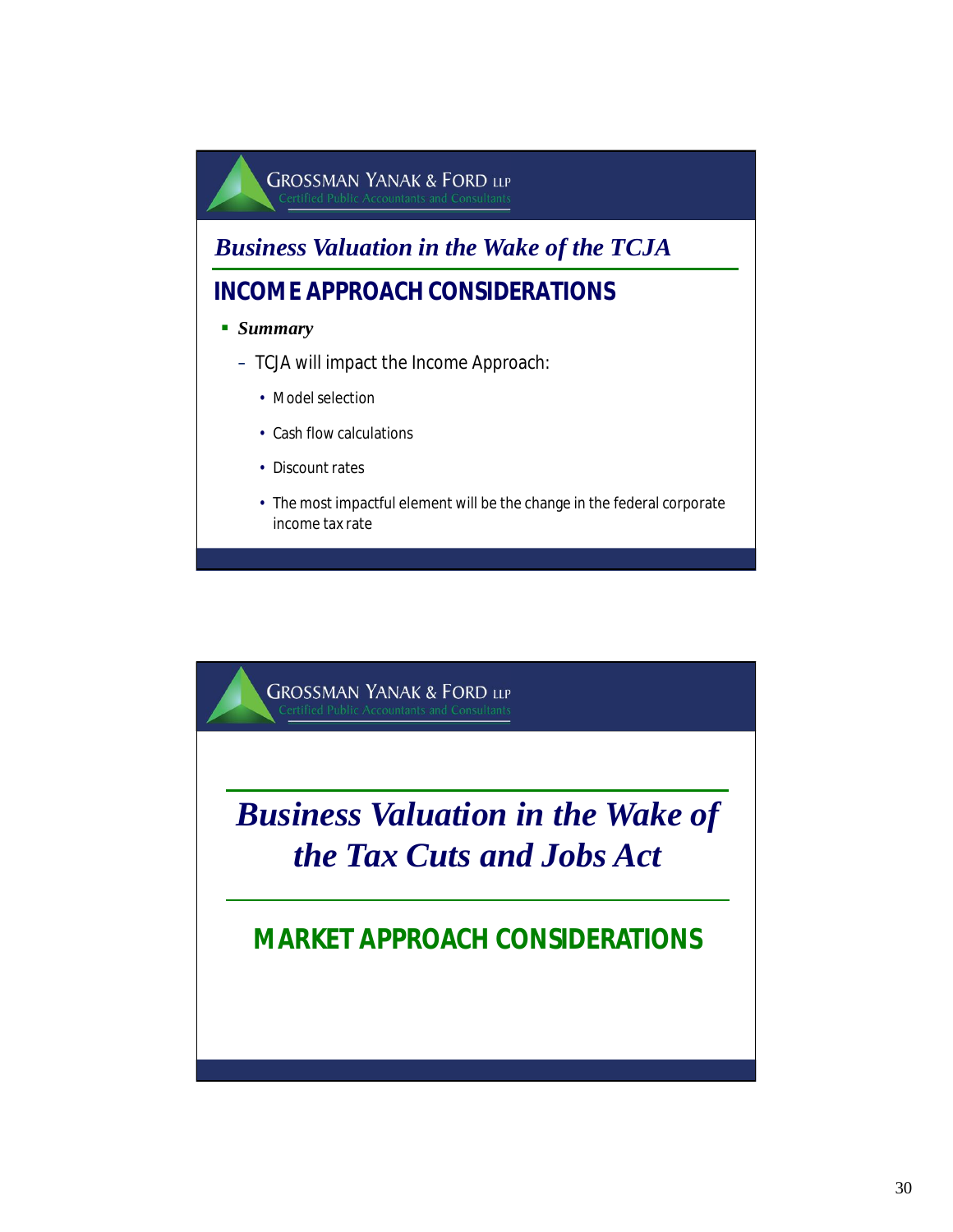*Business Valuation in the Wake of the TCJA*

### **MARKET APPROACH**

- *Definition of Market Approach (International Glossary)*
	- "...a general way of determining a value indication of a business, business ownership interest, security, or intangible asset by using one or more methods that compare the subject to similar businesses, business ownership interests, securities, or intangible assets that have been sold."
- *Practical Application*
	- Apply market-based multiples to subject company metrics



*Business Valuation in the Wake of the TCJA*

### **MARKET APPROACH**

- *Methods*
	- Guideline transaction (merged and acquired) method
	- Guideline public company method
	- Past completed transactions method, and
	- Rules of thumb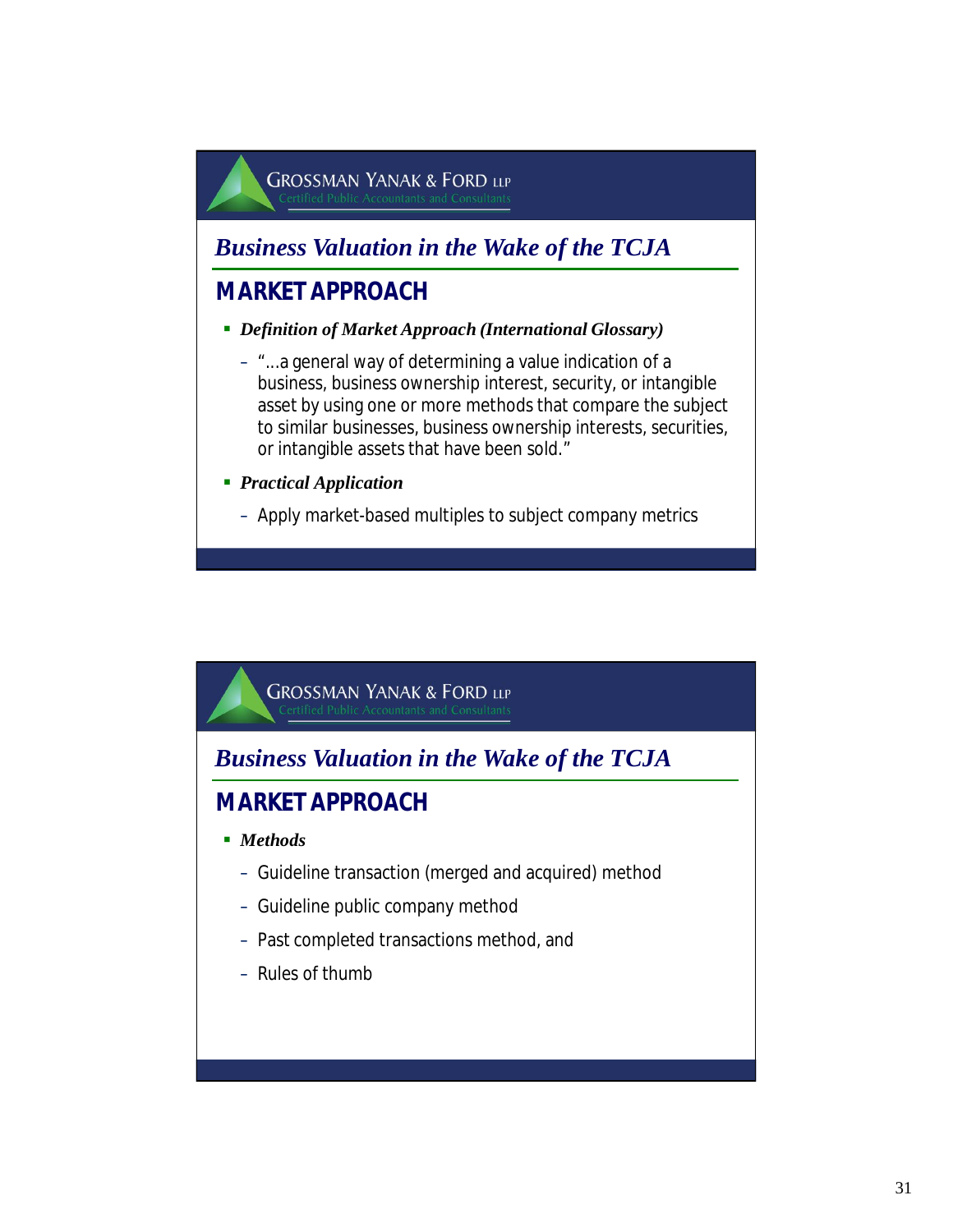### *Business Valuation in the Wake of the TCJA*

### **MARKET APPROACH**

- *Impact on Guideline Transaction Method*
	- Increase in free cash flow will increase business values
	- Impact on transaction multiples
		- After-Tax Multiples
		- Pre-Tax Multiples
	- Sufficient level of data may be unattainable under the Guideline Transaction Method in the short-term

#### **GROSSMAN YANAK & FORD LLP**

### *Business Valuation in the Wake of the TCJA*

### **MARKET APPROACH**

#### *Impact on Guideline Transaction Method*

|                                      |   | <b>Old Law</b> |   | New Law        |   | Change                   |
|--------------------------------------|---|----------------|---|----------------|---|--------------------------|
| Cash Flow                            | S | 3.340          | S | 3.844          | S | 504                      |
| Cash Clow Capitalization Rate        |   | 14.0%          |   | 14.0%          |   | $\overline{\phantom{a}}$ |
| <b>Business Value/Purchase Price</b> | S | 23,857         | S | 27,457         | S | 3,600                    |
|                                      |   | Old Law        |   | <b>New Law</b> |   | Change                   |
| <b>Business Value/Purchase Price</b> | S | 23,857         | S | 27,457         | S | 3,600                    |
| Revenue Multiple                     |   | 0.80           |   | 0.92           |   | 0.12                     |
| <b>EBITDA</b> Multiple               |   | 4.77           |   | 5.49           |   | 0.72                     |
| <b>EBIT</b> Multiple                 |   | 5.96           |   | 6.86           |   | 0.90                     |
| <b>Cash Flow Multiple</b>            |   | 7.14           |   | 7.14           |   | $\overline{\phantom{a}}$ |
| See Page 44                          |   |                |   |                |   |                          |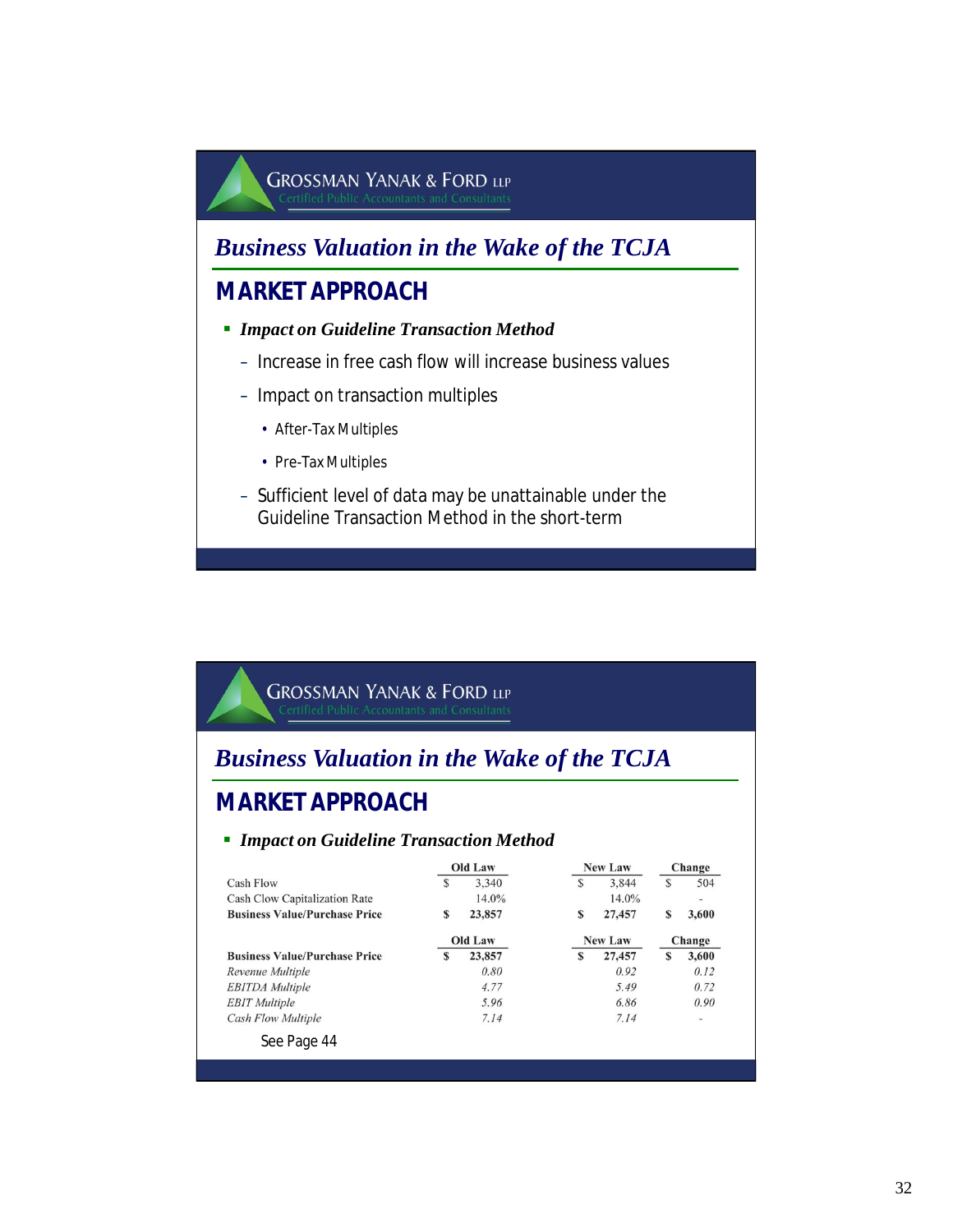

**GROSSMAN YANAK & FORD LLP** *Business Valuation in the Wake of the TCJA* **MARKET APPROACH** *Impact on Guideline Public Company Method* – Efficient market hypothesis – Impact on public stock performance (page 46) – Considerations for valuators • Date of valuation considerations • Matching multiples and benefit streams • Application to subject company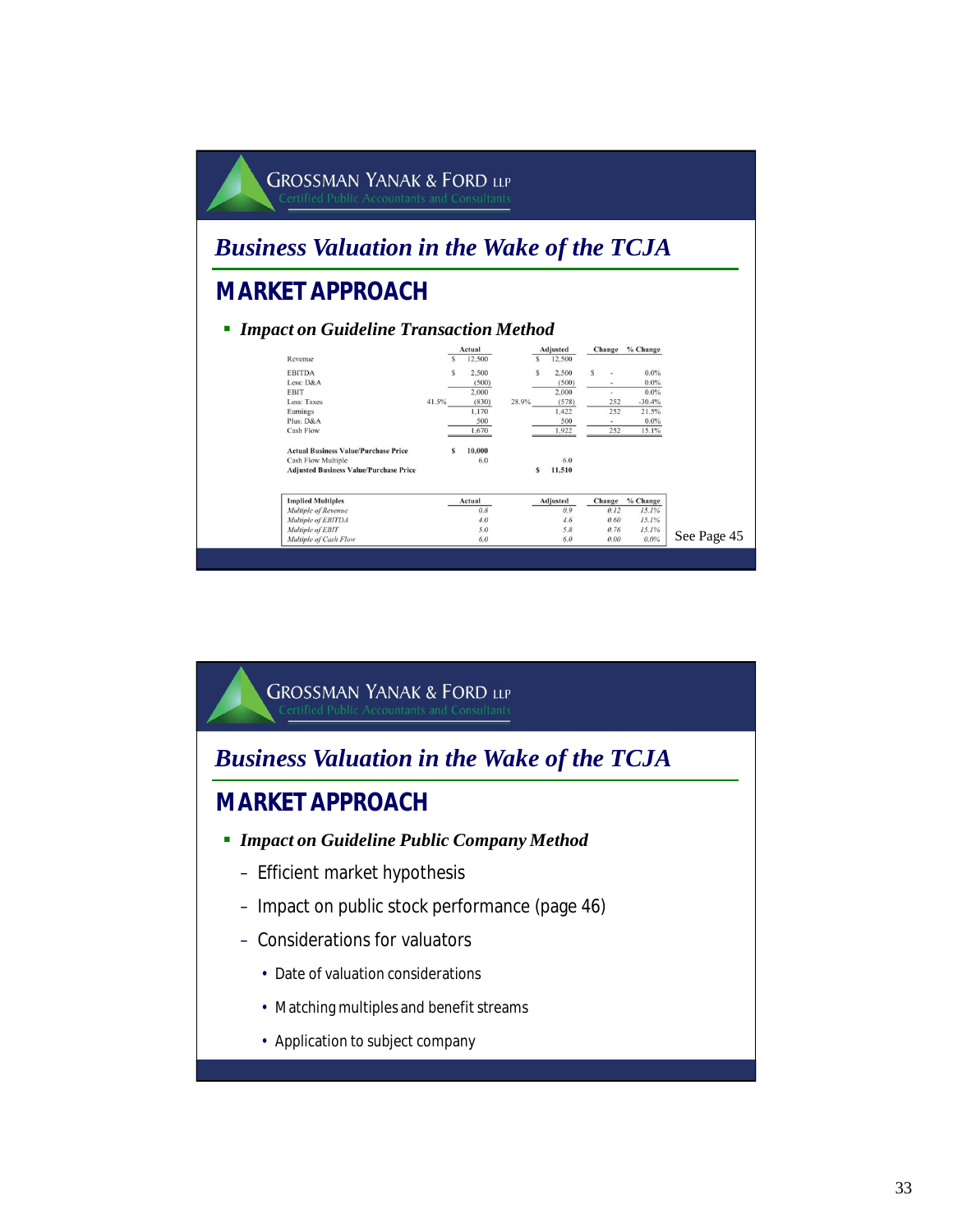

# *Business Valuation in the Wake of the Tax Cuts and Jobs Act*

## **COST/ASSET APPROACH CONSIDERATIONS**

**GROSSMAN YANAK & FORD LLP** 

*Business Valuation in the Wake of the TCJA*

**COST/ASSET APPROACH CONSIDERATIONS**

- *Required to be considered in every valuation prepared in accordance with professional standards*
	- Approach is relatively easy to understand
		- Based on the economic principle of substitution
		- Breaks down a company into a set of assets and liabilities that will act as the elementary units in developing its value
		- Determination of value is predicated upon an assessment of the current value of the subject company's assets and liabilities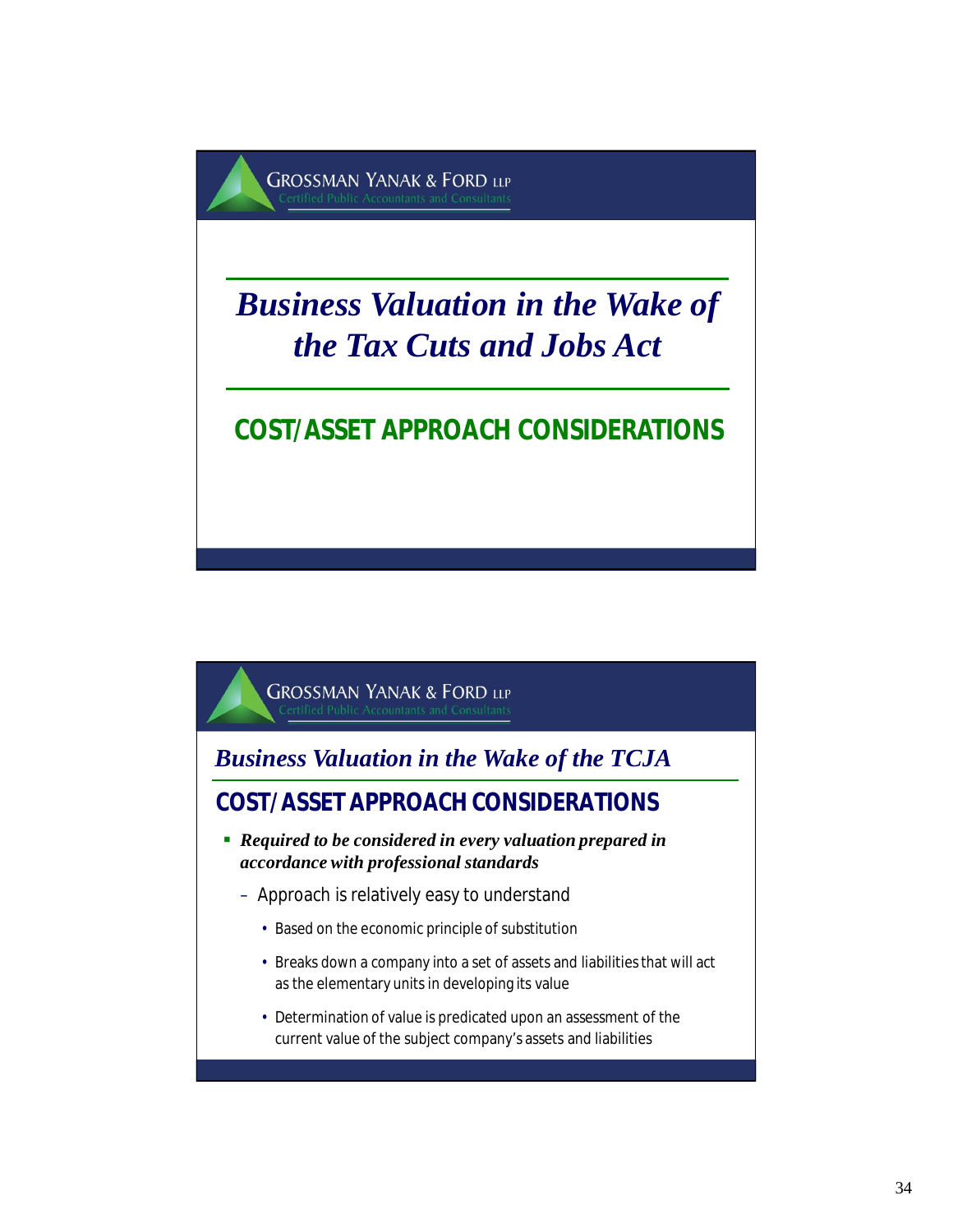### *Business Valuation in the Wake of the TCJA*

### **COST/ASSET APPROACH CONSIDERATIONS**

- *Methods under the Cost/Asset Approach:* 
	- Asset Accumulation Method;
	- Excess Earnings Method;
	- Rules of Thumb (Asset-Based); and
	- Sellers Discretionary Cash Flow



*Business Valuation in the Wake of the TCJA*

### **COST/ASSET APPROACH CONSIDERATIONS**

- *Asset Accumulation Method/Net Asset Method*
	- Most Common Method
		- The valuator restates all of the assets and liabilities of the subject company from their historical cost basis to the appropriate standard of value
		- After the revaluation of the assets and liabilities from their respective historical cost basis to their fair market value, netting the two adjusted totals is deemed to be the market value of the subject company's equity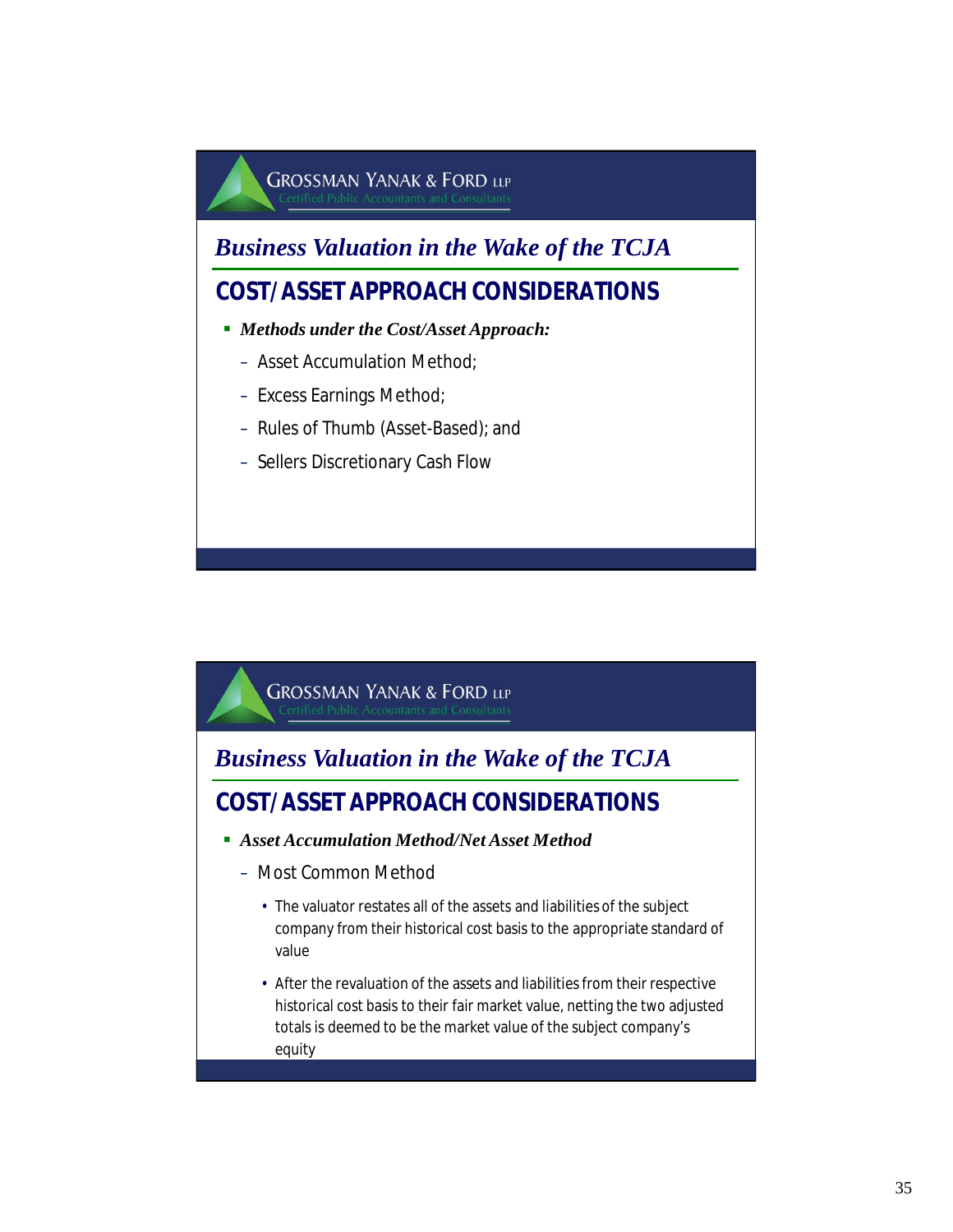*Business Valuation in the Wake of the TCJA*

### **COST/ASSET APPROACH CONSIDERATIONS**

- *Built-In Gains Tax Corporation* 
	- If the required asset and liability adjustments generate market asset values that exceed the tax basis of those assets, it is necessary to make an adjustment to reflect the deferred income tax effect of the unrealized gain or loss
	- The amount of the gain is equal to the fair market value of the asset less the tax basis of that asset

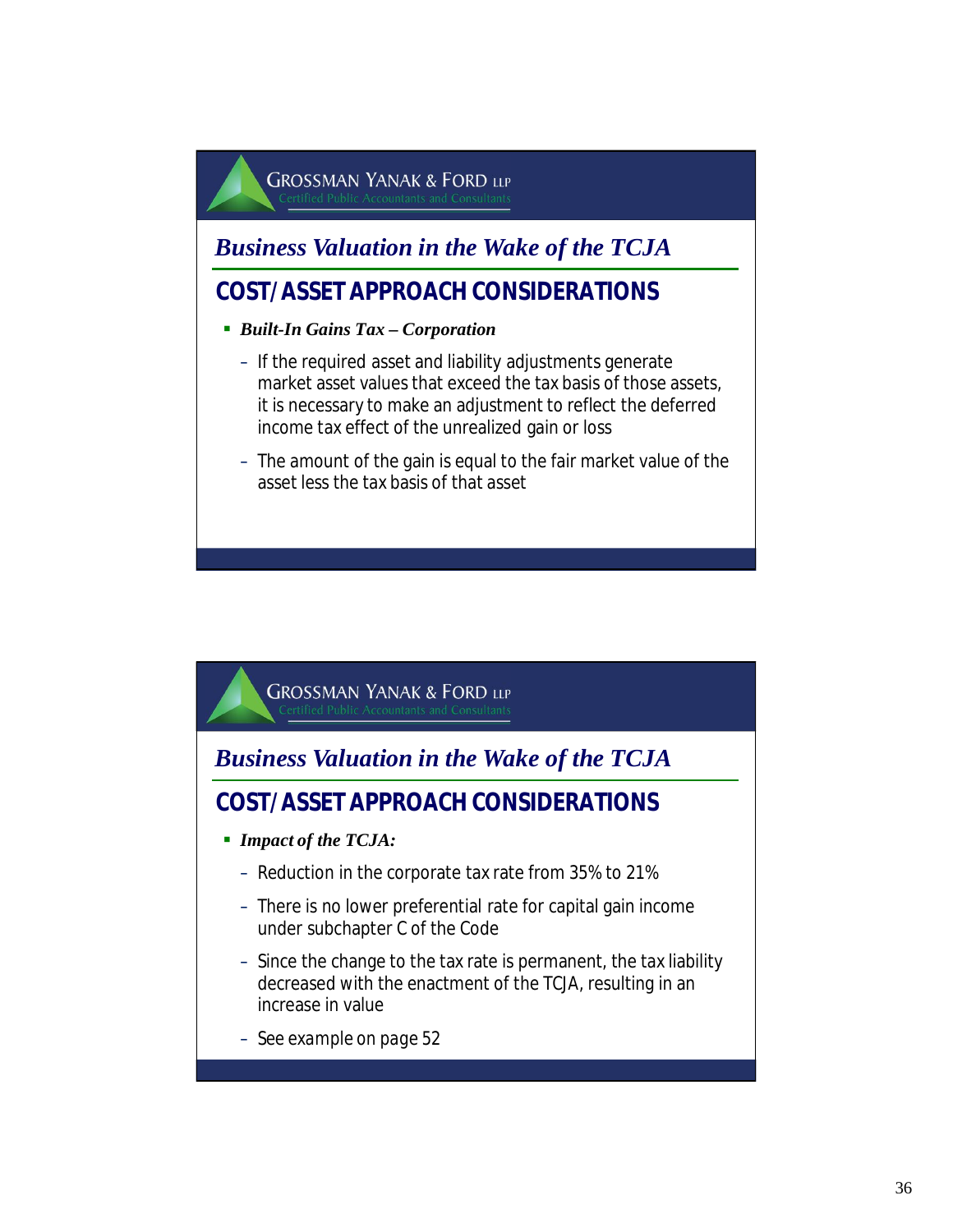### *Business Valuation in the Wake of the TCJA*

### **COST/ASSET APPROACH CONSIDERATIONS**

- *Built-in Gain Tax on C Corporation Conversion*
	- The conversion of a C corp into an S corp generally does not trigger an immediate tax liability, but there may be some trailing tax consequences:
		- At the time of the S election, the electing C corp is required to calculate the amount of built-in gain that it has in each of its assets
		- If any of these assets are sold during the five-year period following the date of the conversion, this built-in gain will be subjected to income tax at the corporate level as if the corporation remained a C corp

**GROSSMAN YANAK & FORD LLP** 

# *Business Valuation in the Wake of the Tax Cuts and Jobs Act*

# **C CORPORATION VS. S CORPORATION VALUATION ISSUES**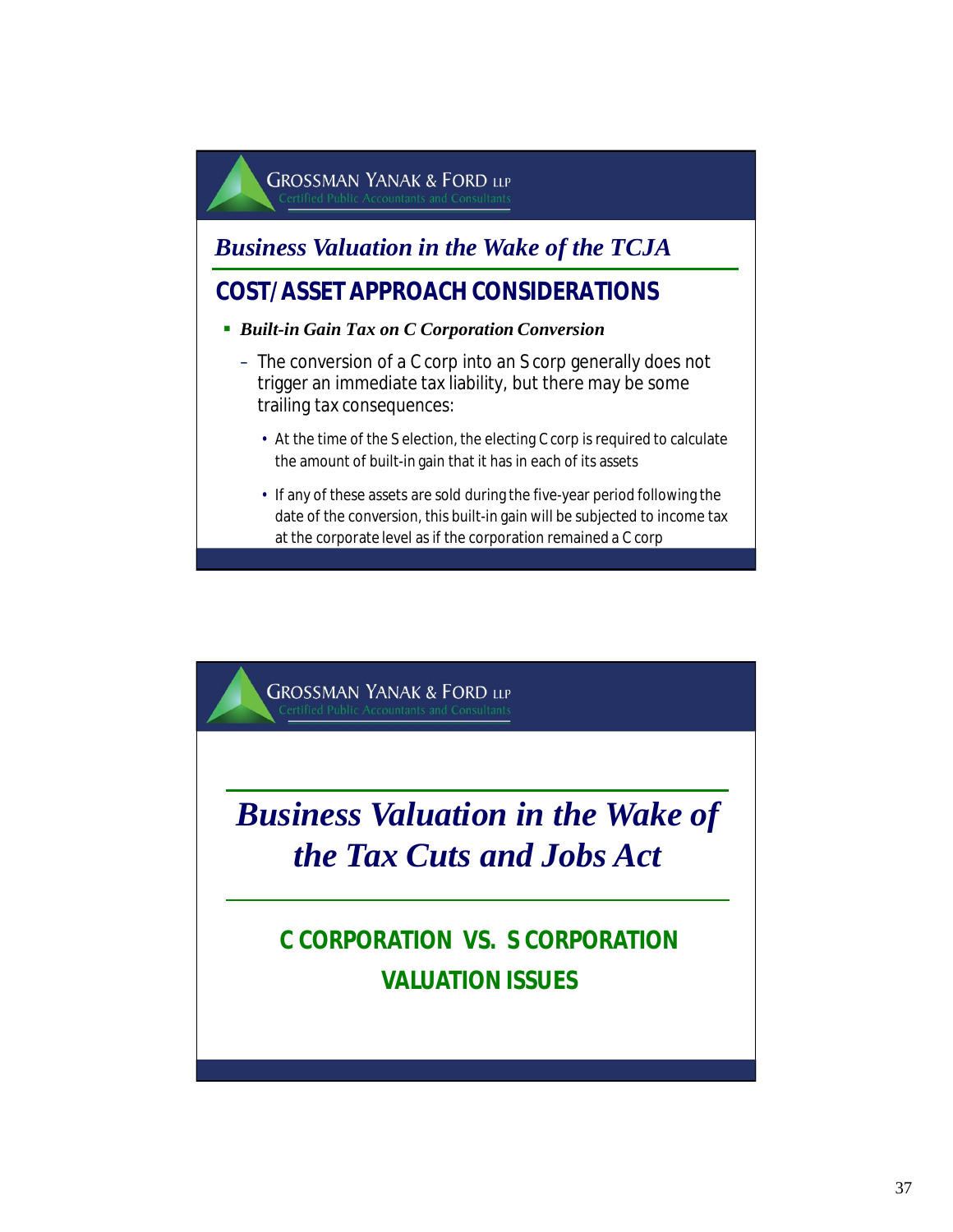

*Business Valuation in the Wake of the TCJA*

**C CORP VS. S CORP VALUATION ISSUES**

- *Valuing S Corporations After the TCJA* 
	- Calculate the value as if it were a C corporation
	- Account for differences between corporate and individual income tax rates
	- Calculate the benefit of the avoidance of dividends tax
	- Quantify the ability to build-up basis in S corporation stock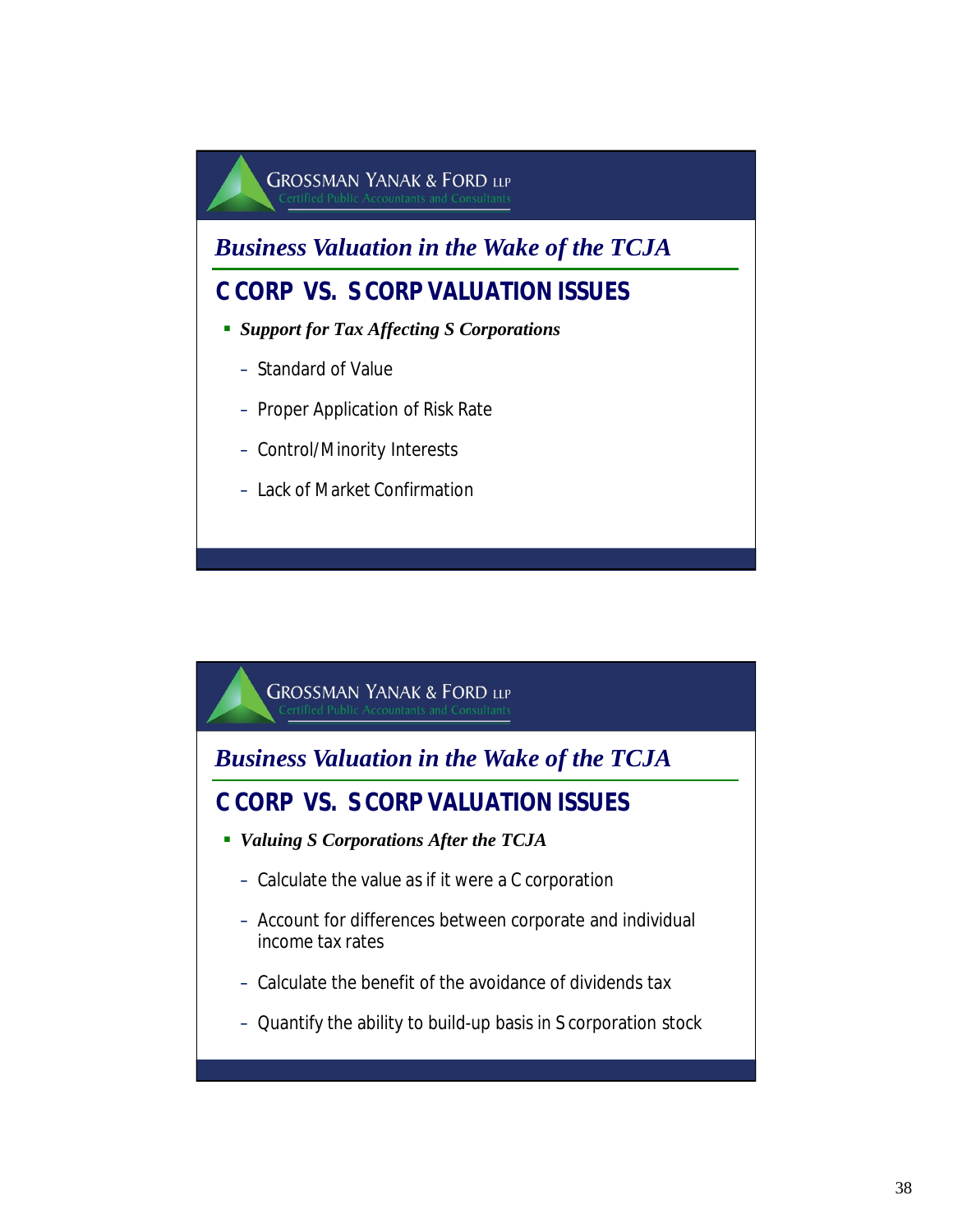#### **GROSSMAN YANAK & FORD LLP** *Business Valuation in the Wake of the TCJA* **C CORP VS. S CORP VALUATION ISSUES** *Valuing S Corporations After the TCJA - Calculate the value as if it were a C Corporation* Prior to TCJA Under the TCJA Pre-Tax Income  $$20,000,000$  $$20,000,000$ State Income Taxes @ 10.0%  $(2,000,000)$  $(2,000,000)$ Federal Taxable Income 18,000,000 18,000,000 Federal Income Taxes  $(6,300,000)$  $(3,780,000)$ After-Tax Income 11,700,000 14,220,000 **Total Provision for Income Taxes** 8,300,000 5,780,000 **Effective Tax rate** 41.5% 28.9% See Page 60

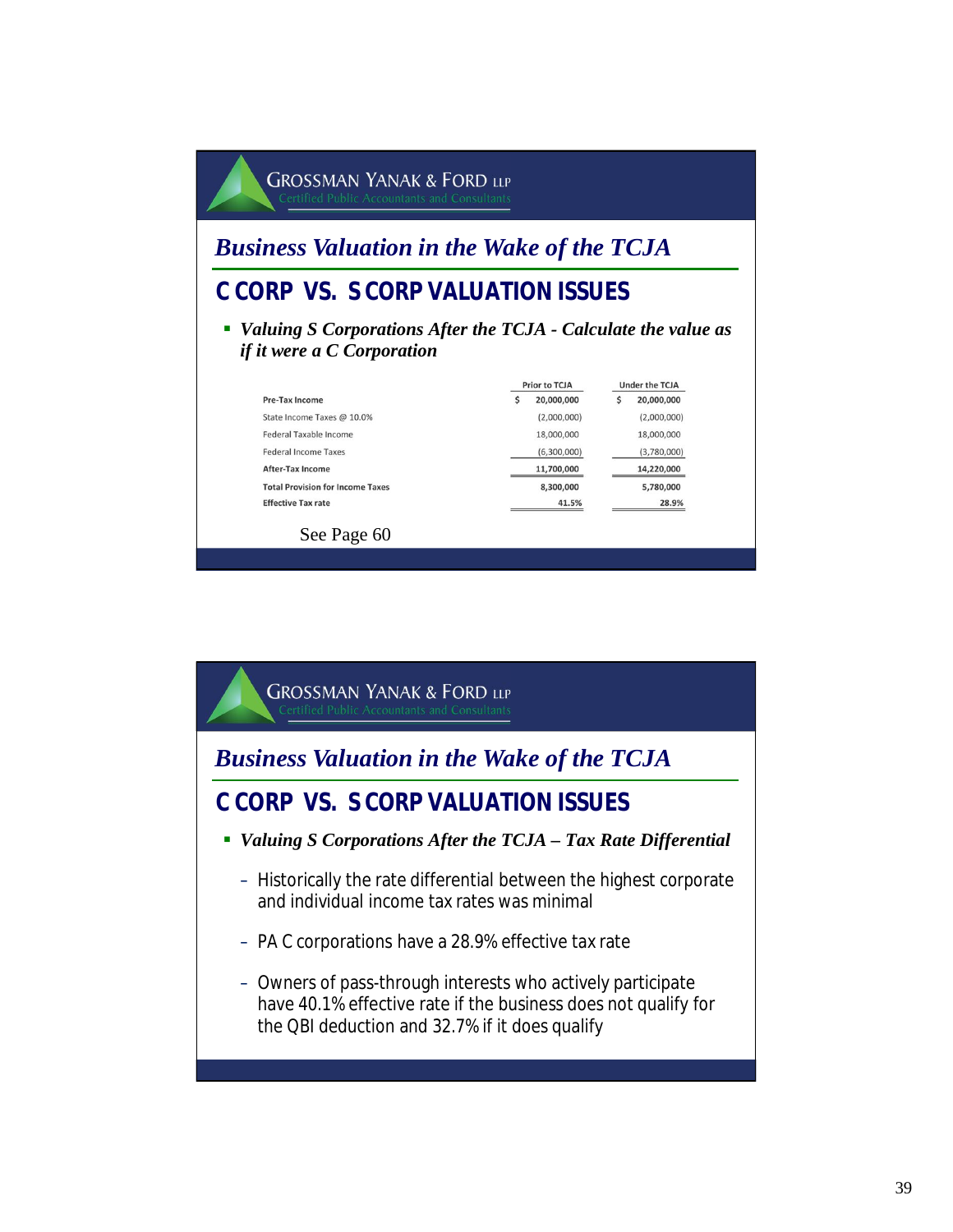|                                                   | <b>GROSSMAN YANAK &amp; FORD LLP</b><br><b>Certified Public Accountants and Consultants</b> |       |                            |                                    |                  |                  |  |
|---------------------------------------------------|---------------------------------------------------------------------------------------------|-------|----------------------------|------------------------------------|------------------|------------------|--|
| <b>Business Valuation in the Wake of the TCJA</b> |                                                                                             |       |                            |                                    |                  |                  |  |
| C CORP VS. S CORP VALUATION ISSUES                |                                                                                             |       |                            |                                    |                  |                  |  |
|                                                   | Valuing S Corporations After the TCJA - Tax Rate Differential                               |       | PENNSYLVANIA S CORPORATION |                                    |                  |                  |  |
|                                                   | Pre-tax Income                                                                              |       | 10,000                     | 10,000                             | 10,000           | 10,000           |  |
|                                                   | 20% OBI Deduction<br><b>Federal Taxable Income</b>                                          |       | 10,000                     | $\overline{\phantom{a}}$<br>10,000 | (2,000)<br>8,000 | (2,000)<br>8,000 |  |
|                                                   | Federal Income Tax                                                                          | 37.0% | (3,700)                    | (3,700)                            | (2,960)          | (2,960)          |  |
|                                                   | Federal Net Inv. Income Tax                                                                 | 3.80% | $\sim$                     | (380)                              | ٠                | (304)            |  |
|                                                   | PA Tax                                                                                      | 3.07% | (307)                      | (307)                              | (307)            | (307)            |  |
|                                                   | Net After Taxes                                                                             |       | 5.993                      | 5,613                              | 4.733            | 4,429            |  |
|                                                   | <b>Total Taxes Paid</b>                                                                     |       | 4,007                      | 4,387                              | 3,267            | 3,571            |  |
|                                                   | <b>Effective Tax Rate</b>                                                                   |       | 40.1%                      | 43.9%                              | 32.7%            | 35.7%            |  |
| See Page 61                                       | Figures are in thousands (000)                                                              |       |                            |                                    |                  |                  |  |

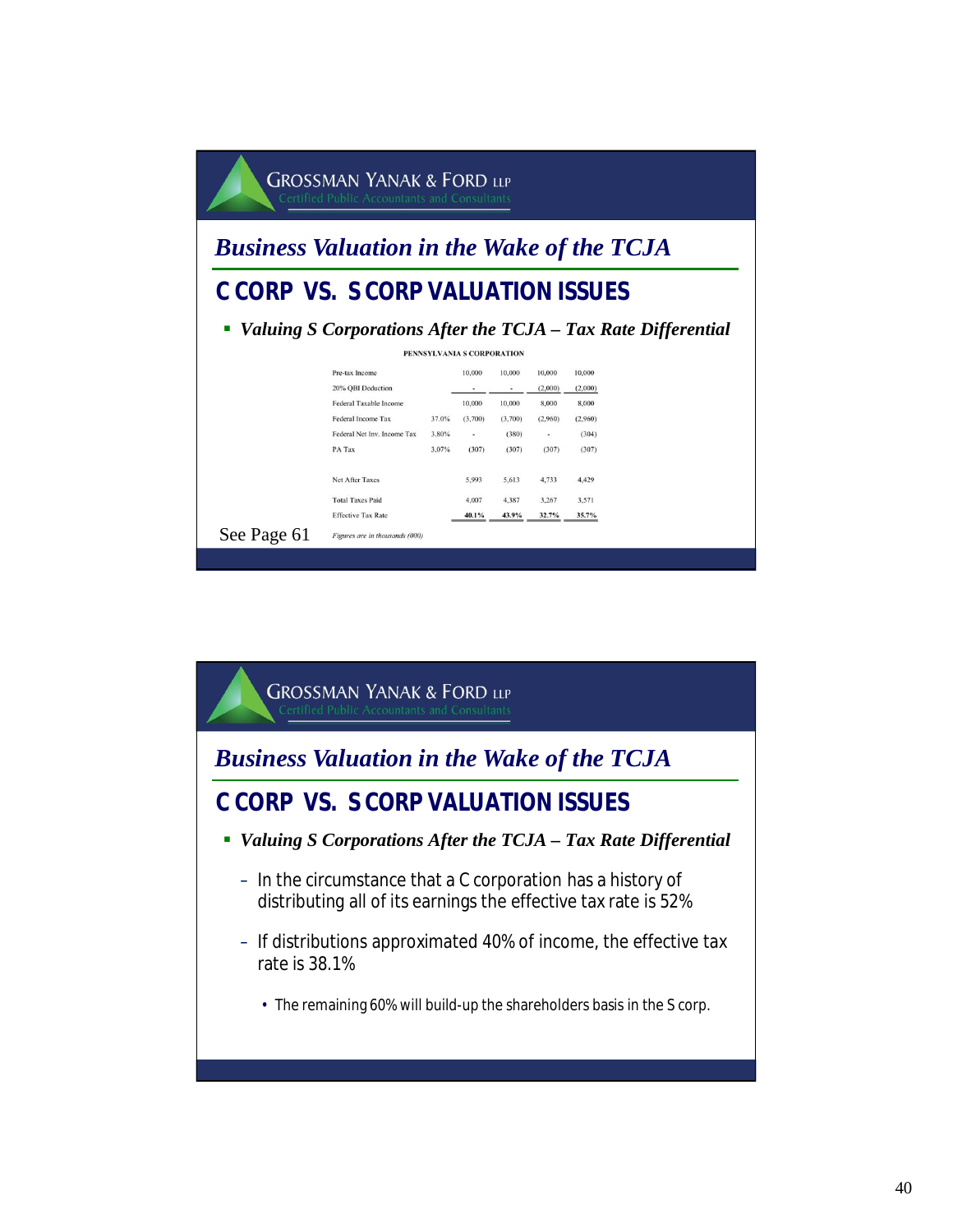|                                    |                                                                                                                                                                                                         |                                                                                                                |                                                                                                                                                                                                         | <b>Business Valuation in the Wake of the TCJA</b>                                                           |
|------------------------------------|---------------------------------------------------------------------------------------------------------------------------------------------------------------------------------------------------------|----------------------------------------------------------------------------------------------------------------|---------------------------------------------------------------------------------------------------------------------------------------------------------------------------------------------------------|-------------------------------------------------------------------------------------------------------------|
| C CORP VS. S CORP VALUATION ISSUES |                                                                                                                                                                                                         |                                                                                                                |                                                                                                                                                                                                         |                                                                                                             |
|                                    |                                                                                                                                                                                                         |                                                                                                                |                                                                                                                                                                                                         | Valuing S Corporations After the TCJA – Tax Rate Differential                                               |
|                                    | PENNSYLVANIA C CORPORATION<br>100% DISTRIBUTION                                                                                                                                                         |                                                                                                                | PENNSYLVANIA C CORPORATION<br><b>DISTRIBUTE 40%</b>                                                                                                                                                     |                                                                                                             |
|                                    | Pre-tax Income<br>PA Corporate Tax<br>Federal Taxable Income<br>Federal Corporate Tax<br>Net Available to Distribute<br><b>Federal Tax on Distribution</b><br>PA Tax on Distribution<br>Net After Taxes | 10,000<br>9.99%<br>(999)<br>9.001<br>21.0%<br>(1, 890)<br>7.111<br>20.0%<br>(2,000)<br>3.07%<br>(307)<br>4,804 | Pre-tax Income<br>PA Corporate Tax<br>Federal Taxable Income<br>Federal Corporate Tax<br>Net Available to Distribute<br><b>Federal Tax on Distribution</b><br>PA Tax on Distribution<br>Net After Taxes | 10,000<br>9.99%<br>(999)<br>9,001<br>21.0%<br>(1,890)<br>7,111<br>20.0%<br>(800)<br>3.07%<br>(123)<br>6,188 |
|                                    | <b>Total Taxes Paid</b>                                                                                                                                                                                 | 5,196                                                                                                          | <b>Total Taxes Paid</b>                                                                                                                                                                                 | 3,812                                                                                                       |

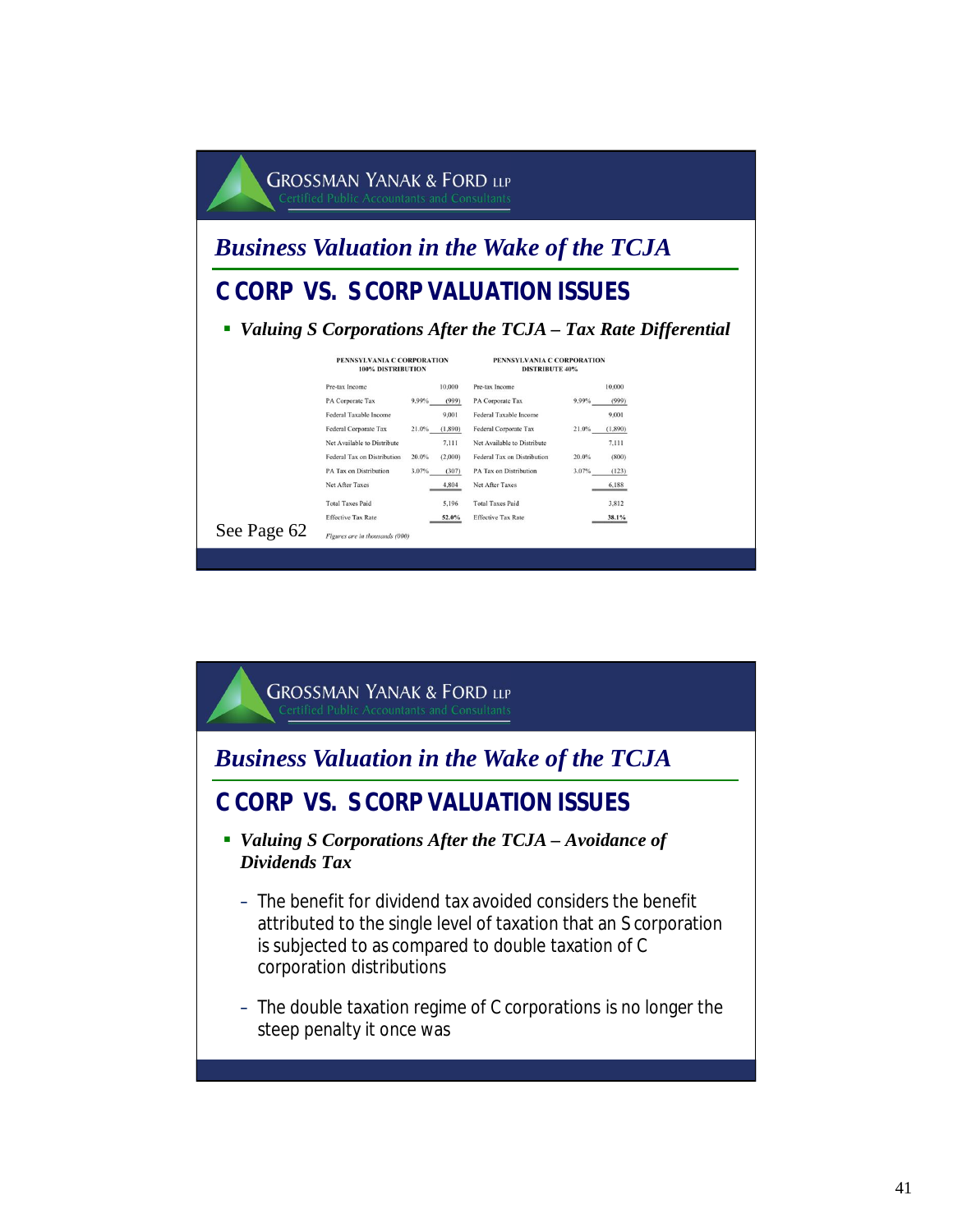

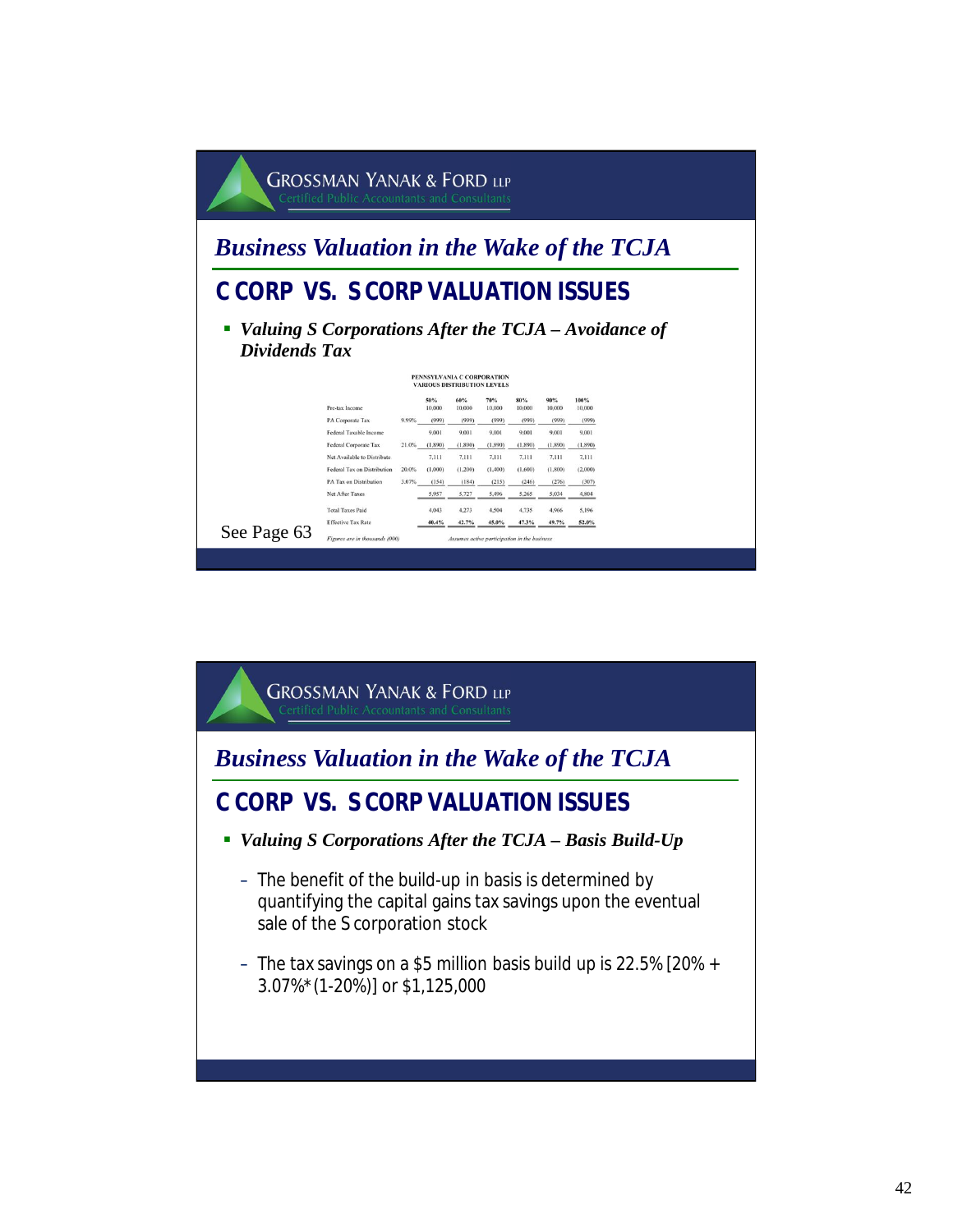

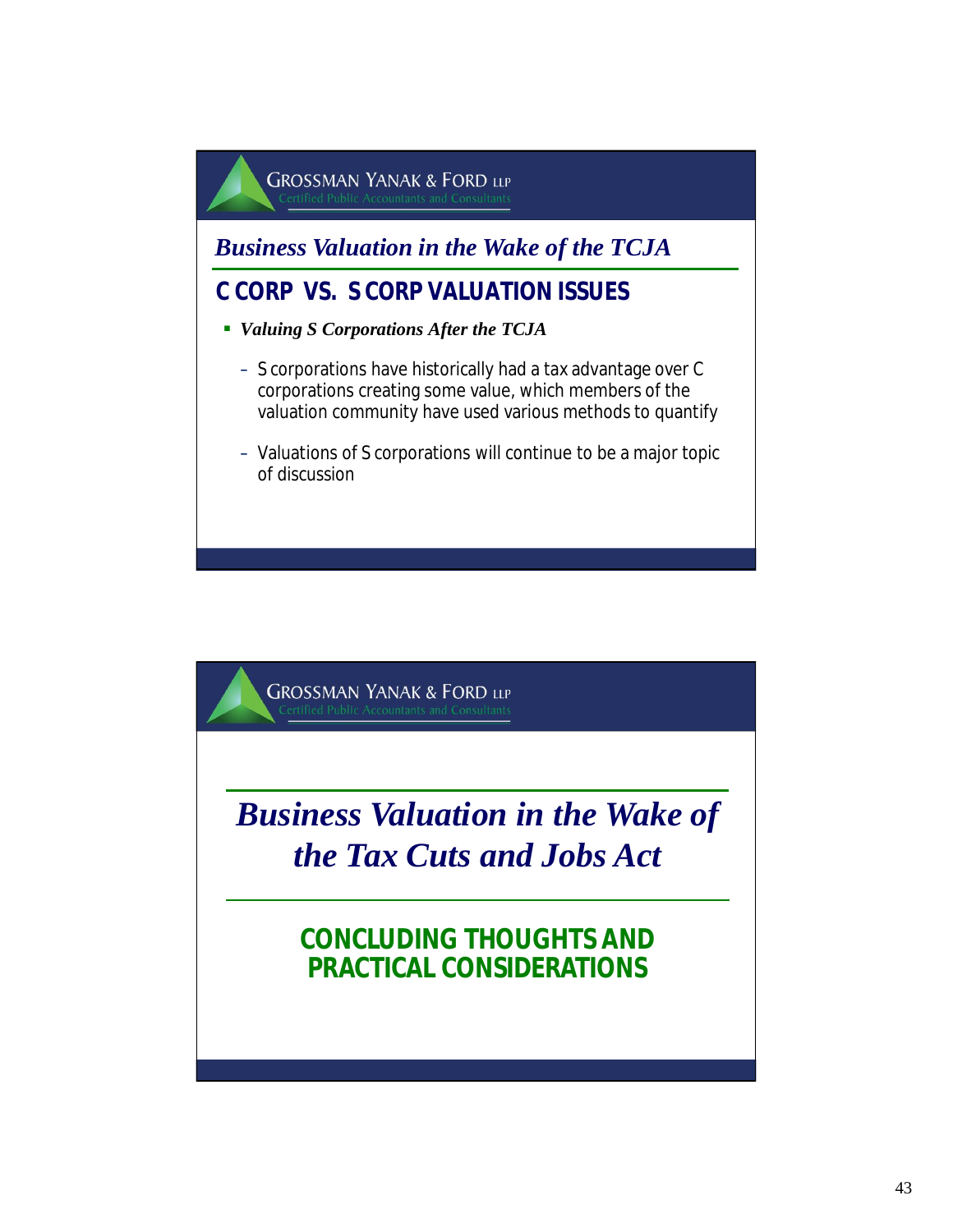*Business Valuation in the Wake of the TCJA*

### **CONCLUDING THOUGHTS**

- Pro-business changes in the tax law directly alter future financial projections of a business
	- Reducing income tax should increase cash flow and present an increase in valuation of the subject business
- The effects of the TCJA reach beyond computations of income tax – extending far into economics, financial markets and asset valuations